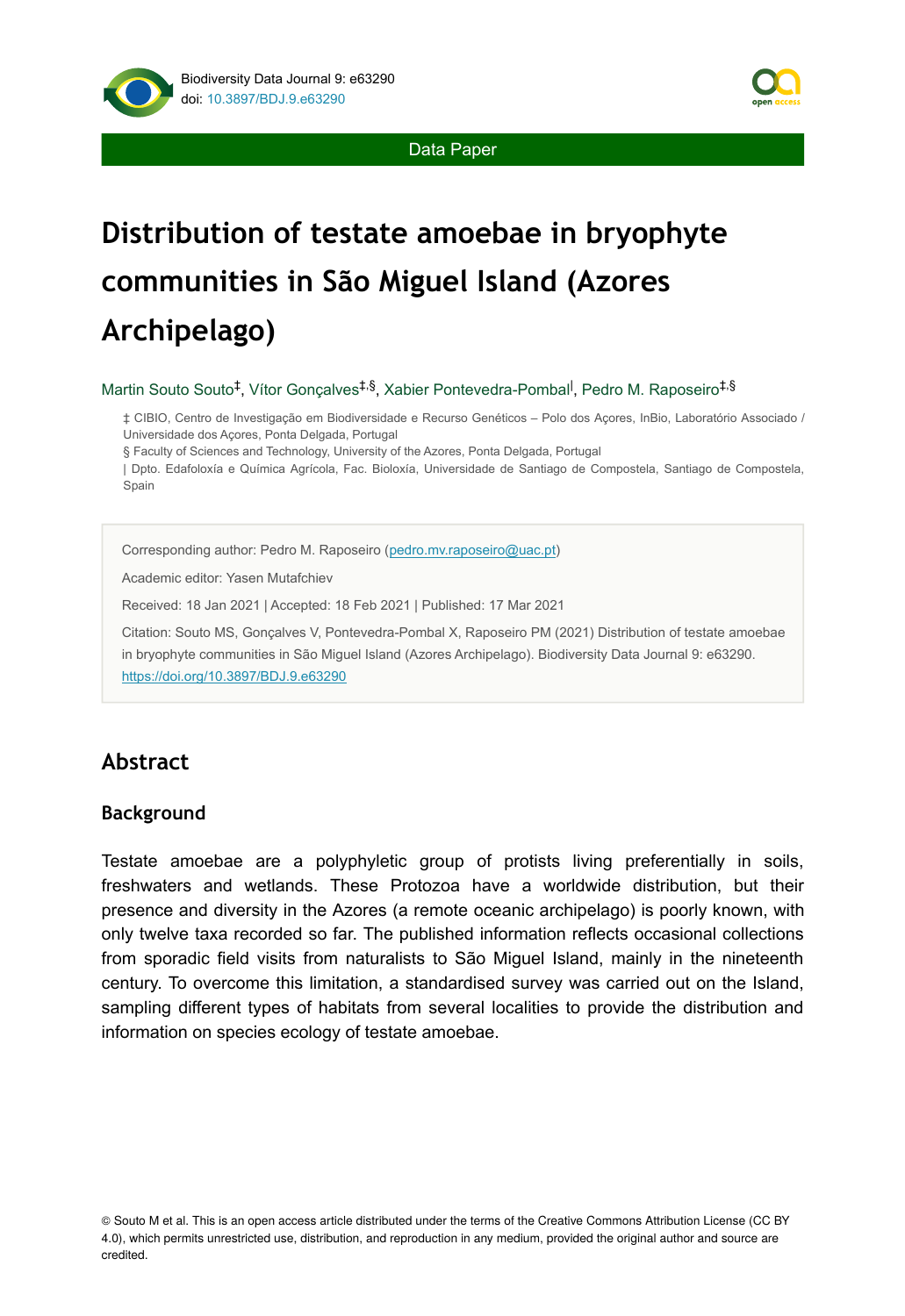#### **New information**

In this study, 43 species of testate amoebae were recorded (within a total of 499 occurrences), belonging to two orders of Protista (26 Arcellinida and 17 Euglyphida). The most frequently occurring testate amoebae were *Euglypha strigosa*, *Trinema lineare*, *Euglypha rotunda*, *Assulina muscorum* and *Cyclopyxis eurystoma*. The most diverse genus was *Euglypha* (six species). A total of 38 species are new records for the Azores Archipelago. These data help to improve knowledge of the geographical distribution of testate amoebae in the northern hemisphere and their diversity in the Azores Archipelago.

## **Keywords**

biodiversity, community ecology, island, moss, Protozoa, substratum specificity

## **Introduction**

Testate amoebae are a polyphyletic group of small size [ranging from 7 to 500 µm long (Clarke 2003)] protists, enclosed within a xenosomic or idiosomic shell or test, made from proteinaceous, calcareous and/or siliceous material (Mitchell et al. 2008), with one or two oral apertures. They have a worldwide distribution, occurring in aquatic and terrestrial systems (Smith et al. 2007). In aquatic environments, they play an important role, especially in material cycling and energy flow (Glime 2017), while in terrestrial habitats, they play a crucial role in carbon and nitrogen cycling (Puppe et al. 2015). Due to their importance and sensitivity to environmental changes in both systems, they have been frequently used as bioindicators of environmental quality or stress or ecosystem resilience (Mitchell et al. 2003, Nguyen-Viet et al. 2007, Zapata et al. 2008). In addition, their shells are usually well preserved in sedimentary records and remain nearly unchanged over time. As the species composition of these protists depends on environmental conditions, they are frequently used to reconstruct the past climate and environment (Ellison 1995, Mitchell et al. 2001, Mitchell et al. 2008). The increasing use of testate amoebae in palaeoecological studies in the last decades demands the knowledge of modern assemblages for comparative analysis (Mitchell et al. 2001, Charman 2001, Booth 2002, Swindles et al. 2015) and for the establishment of their functional traits (Mitchell et al. 2014, Amesbury et al. 2016, Marcisz et al. 2020).

Despite their great importance, current knowledge of testate amoebae in the Azores Archipelago is limited when compared to other groups (e.g. Borges et al. 2010, Raposeiro et al. 2012, Pereira et al. 2014) and previous studies are fragmented and unsystematic. Interest in Azorean testate amoebae started almost two centuries ago with the work of Ehrenberg (1854), which reported three protist species *Difflugia azorica*, *Difflugia oligodon* and *Trinema enchelys*, found in soil collected on São Miguel Island. *Difflugia azorica* was described by Ehrenberg (1871) as an endemic species, although the diagnosis can be applied to many species of the genus and may correspond to a variety of *Difflugia pyriformis*. Leidy (1879), in his work "Fresh-water rhizopods of North America", quotes the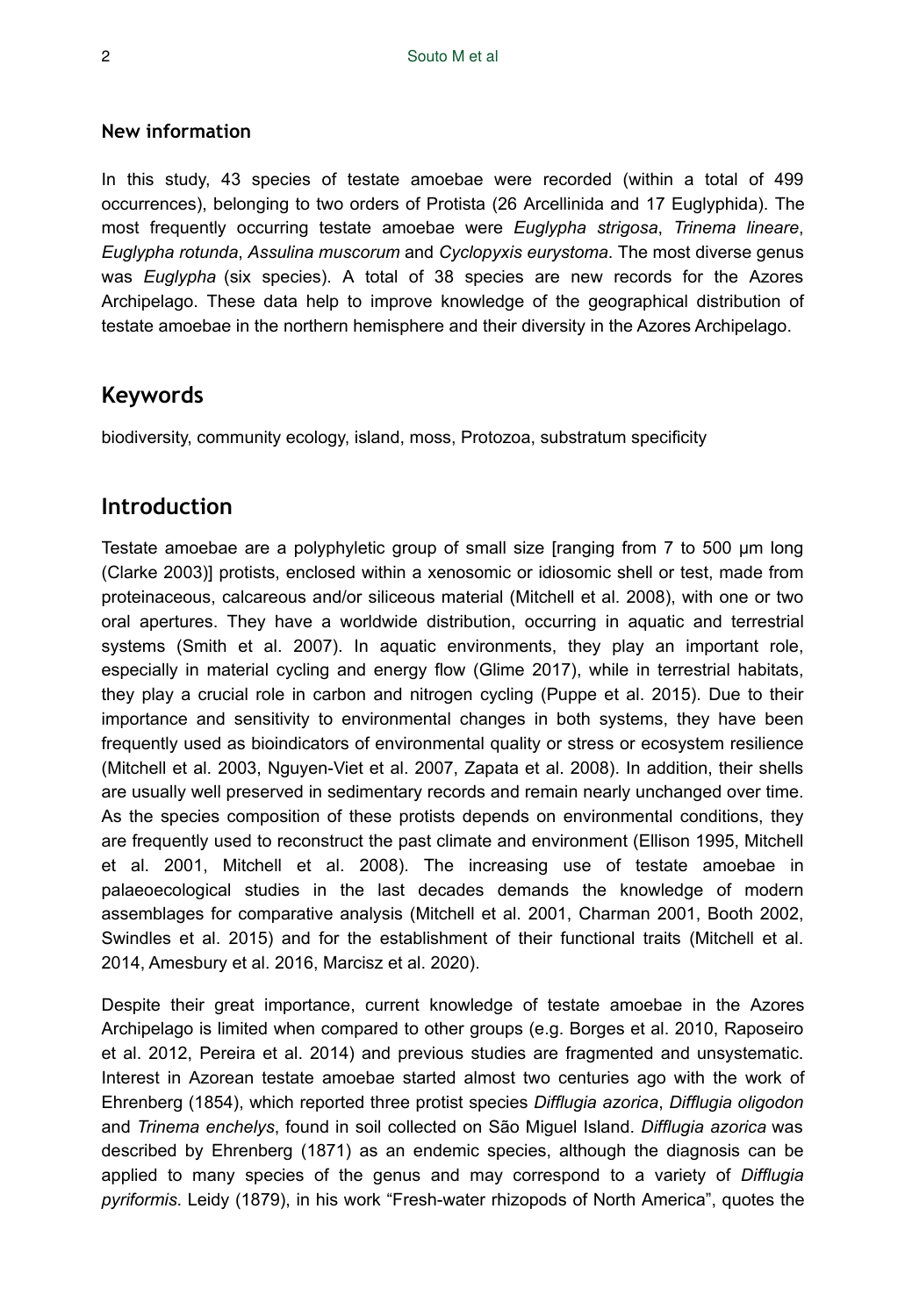species again, without adding any comment and *Difflugia oligodon* was described by Ehrenberg (1844) on the basis of samples from Kurdistan and a 10-word diagnosis.

Later, with the Challenger expedition that took place from 1872 to 1876 and which had a brief passage to São Miguel Island, the Irish naturalist Archer (Archer 1874) studied samples from Lake Furnas and reported six new taxa. By the end of the nineteenth century, Gerne (1888) and Barrois (1896) published several papers on freshwater biota of the Azores including some additions to testate amoebae fauna (Table 1).

| Table 1.                                                        |                   |                            |               |                       |               |
|-----------------------------------------------------------------|-------------------|----------------------------|---------------|-----------------------|---------------|
| Historical records of testate amoebae from Azores Archipelago   |                   |                            |               |                       |               |
| Taxa (Current name)                                             | Ehrenberg<br>1854 | Archer 1874                | Gerne<br>1888 | Barrois<br>1896       | Gadea<br>1979 |
| Arcella vulgaris Ehrenberg, 1830                                |                   |                            |               | X                     |               |
| Centropyxis aculeata (Ehrenberg, 1830)<br>Stein, 1857           |                   | as Echinopyxis<br>aculeata | X             | X                     |               |
| Centropyxis constricta (Ehrenberg,<br>1841) Penard, 1890        |                   |                            | X             | X                     |               |
| Centropyxis sp.                                                 |                   |                            |               |                       | X             |
| Difflugia acuminata Ehrenberg, 1838                             |                   | X                          |               | X                     |               |
| Difflugia globulosa Dujardin, 1837                              |                   | as D. globularis           |               |                       |               |
| Difflugia mitriformis Wallich, 1864                             |                   | X                          |               |                       |               |
| Difflugia oligodon Ehrenberg, 1844                              | X                 |                            |               |                       |               |
| Difflugia pyriformis Perty, 1849                                | as D. azorica     |                            | X             | X                     |               |
| Euglypha sp.                                                    |                   |                            |               |                       | X             |
| Euglypha acanthophora (Ehrenberg,<br>1841) Perty, 1849          |                   | as E. alveolata            |               | as $E$ .<br>alveolata |               |
| Nebela collaris (Ehrenberg, 1848) Leidy,<br>1879 s.l.           |                   |                            | X             | X                     |               |
| Quadrulella symmetrica (Wallich, 1863)<br>Kosakyan et al., 2016 |                   | as Difflugia<br>symmetrica |               | X                     |               |
| Trinema enchelys (Ehrenberg, 1838)<br>Leidy, 1879               | X                 | as T. acinus               | X             | X                     |               |

Almost 100 years later, Gadea (1979), in his work on nematodes living in mosses, recorded three genera (*Centropyxis*, *Euglypha* and *Plagiostoma*). Of the three genera reported, *Plagiostoma* seems to be a misprint and refers to *Centropyxis plagiostoma* or genus *Plagiopyxis*. Since that time, no studies have been carried out on testate amoebae in the Archipelago.

The main objective of this data paper is to provide a record of the diversity and detailed distribution of testate amoebae in São Miguel Island (Azores Archipelago, Portugal).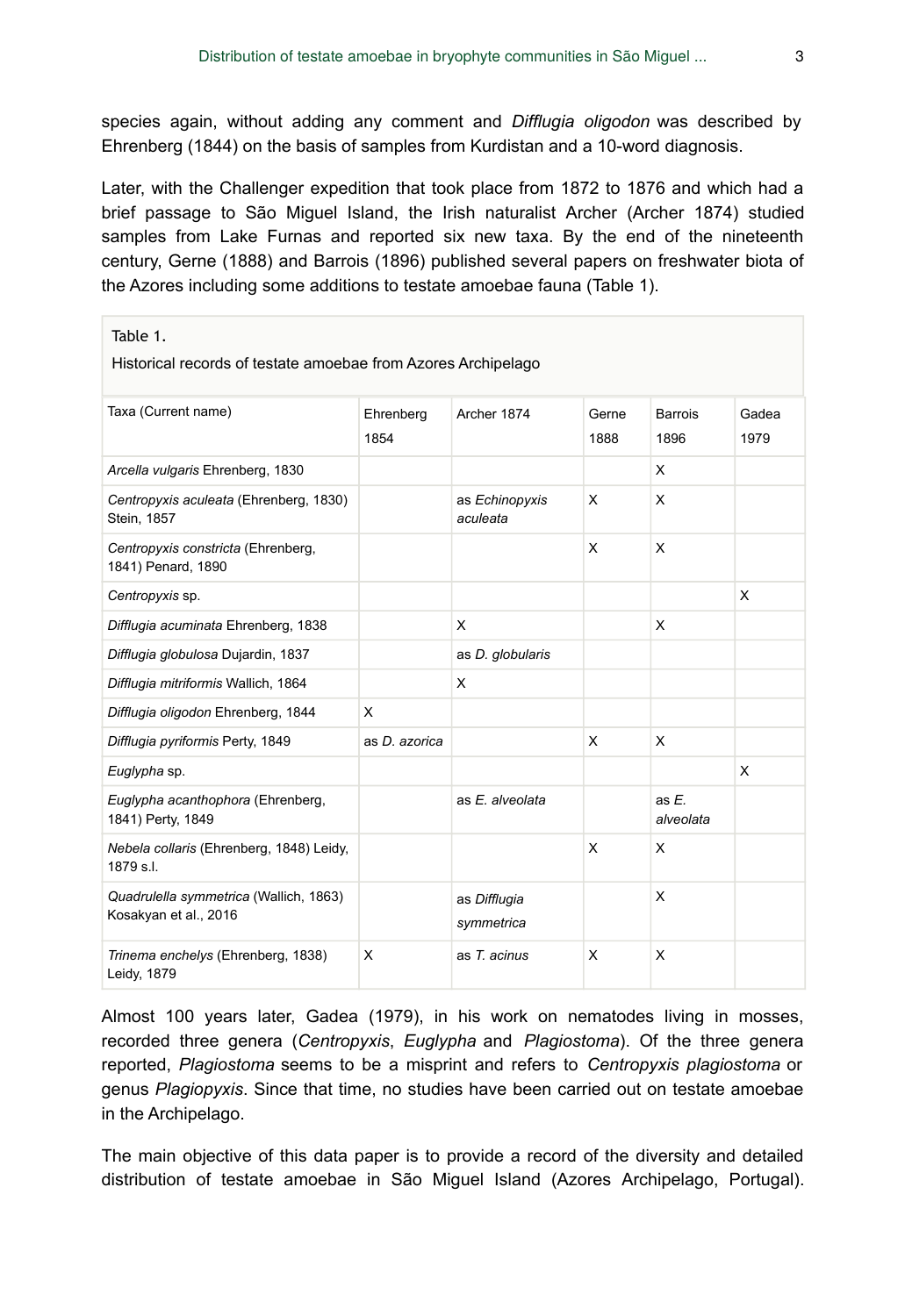Additional information on species ecology is also discussed. Our purpose is to release this valuable dataset since no similar datasets have been previously published for Azores and it constitutes a relevant tool for comparison for ecologists studying, for example, biogeographic patterns or climate change and as modern analogues for environmental reconstructions on oceanic islands in paleoecological studies.

## **Project description**

**Title:** Records of testate amoebae in São Miguel Island (Azores Archipelago)

**Personnel:** Collections were undertaken and occurrence data recorded during 2020 in São Miguel Island. The collectors were Martin Souto, Vitor Gonçalves and Pedro Miguel Raposeiro. Identification was done by Martin Souto and Xabier Pontevedra-Pombal. Production and analysis of scanning electron microscopy images was done by Xabier Pontevedra-Pombal.

**Study area description:** The Azores is an oceanic archipelago located in the middle of the North Atlantic, about 1500 and 2100 km off the coast of Portugal (Europe) and North America, respectively (Fig. 1).



Ocean highlighted by a square; at top right, São Miguel Island in the Azores Archipelago highlighted by a square; and, at the bottom, the 16 study localities.

Native forests cover less than 10% of the total area, mostly at elevations > 800 m a.s.l. (Borges et al. 2010, DDRF 2014), being a priority habitat in the Natura 2000 network (Guimarães and Olmeda 2008). Dominant tree species of this endemic forest are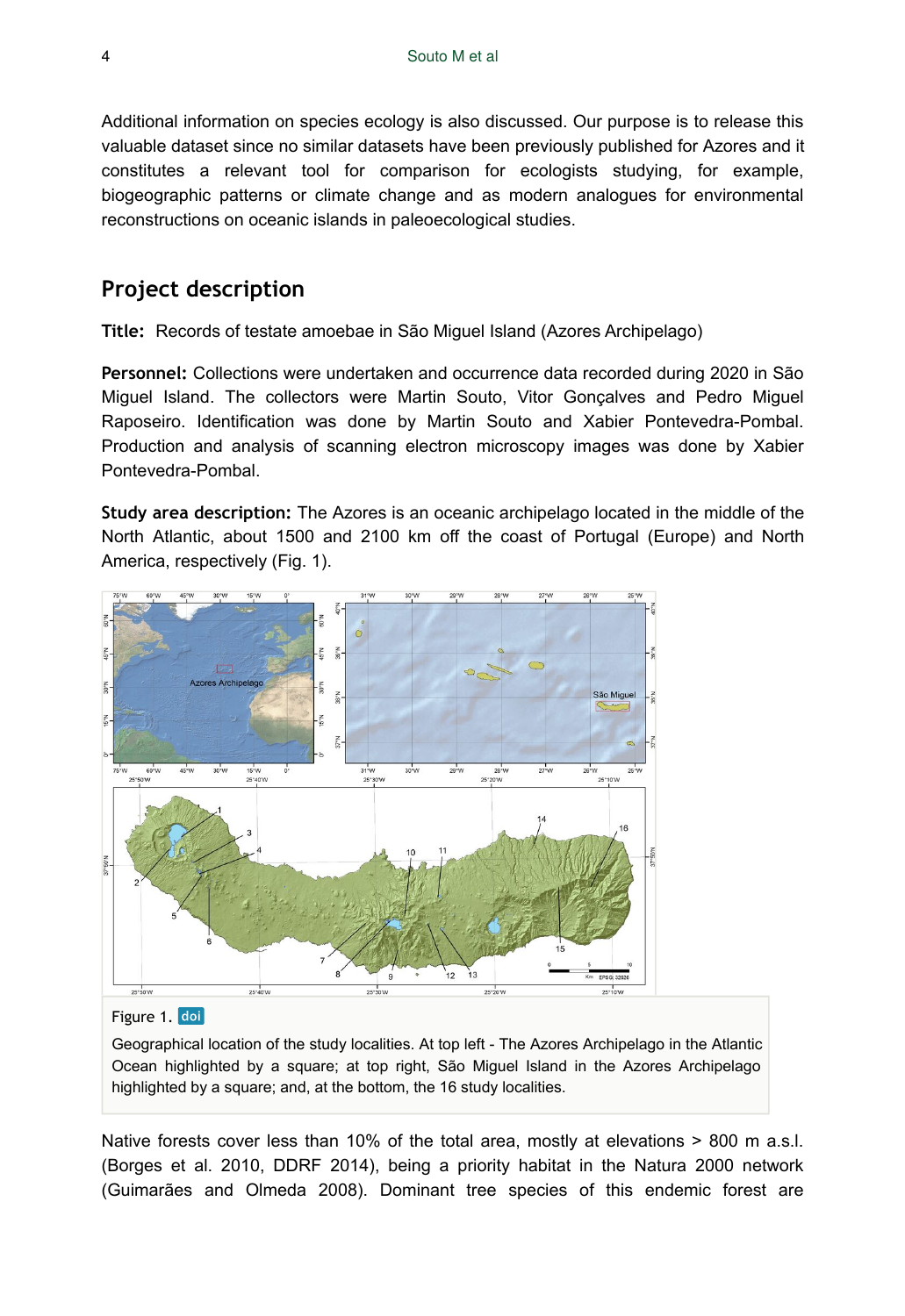*Juniperus brevifolia* (Seub.) Antoine, *Laurus azorica* (Seub.) Franco and *Ilex azorica* Loes. with a close canopy in which a great diversity of ferns and mosses is found (Elias et al. 2016). *Cryptomeria japonica* (Thunb. ex L.f.) D. Don forest occupies about 22% of the land area in the Azores (representing 60% of forest plantation area (Cruz et al. 2007), located especially at elevations > 400 m a.s.l. (DDRF 2014). These Japanese cedar forests are very dense, limiting the development of ferns and some mosses. The bryophyte communities present under the canopy of this forest is dominated by *Leucobryum juniperoideum* (Brid.) Müll. Hal., *Marchantia paleacea* Bertol., *Trichocolea tomentella* (Ehrh.) Dumort, *Thuidium tamariscinum* (Hedw.) Schimp. *and Hypnum cupressiforme* Hedw. Peatlands, mainly located in depressions in high elevation areas and cover an area of 3000 ha (Mendes and Dias 2017), are characterised by the strong development of different species of *Sphagnum* and other bryophytes (Dias and Mendes 2007). Apart from their ecological importance, peatlands are, together with lakes (e.g. Hernández et al. 2017, Raposeiro et al. 2017, Vázquez-Loureiro et al. 2019), the best paleoecological archives available in the Azores. Due to the existence of active volcanoes, São Miguel Island is particularly rich in hydrothermal vent fields (Gaspar et al. 2015). Biological communities of wetlands located close to these hydrothermal sites are influenced by higher temperatures and CO<sub>2</sub>-rich mineral waters. In this specific habitat, plant communities consist mainly of vascular plants, such as *Juncus effusus* L. and *Equisetum telmateia* Ehrh. Hydrothermal carbonisation of different wetland biomass wastes allows for the development of a rich community of bryophytes characterised by species that tolerate extreme conditions (Elmarsdóttir et al. 2015), such as lawn communities of *Sphagnum* spp, *Calliergon* sp. and *Polytrichum* sp. According to (Porteiro 2000), São Miguel Island has 33 lakes, located at a range of between 260 m (Azul and Verde) and 830 m in altitude (Éguas Norte). In general, the dominant vegetation of lake shores are *J. effusus*, *Osmunda regalis* L. *Agrostis* sp., surrounded by hygrophyte shrub communities of *Calluna vulgaris*. The most abundant bryophytes are *Rhytidiadelphus squarrosus* (Hedw.) Warnst, *H. cupressiforme* and several *Sphagnum* species. The presence of dense carpets of *Fissidens* sp. or *Campylopus* sp. is more common in open areas.

**Funding:** This work was funded by FCT– Foundation for Science and Technology, the European Union, QREN, FEDER, COMPETE programmes (PMR - DL57/2016/ICETA/ EEC2018/25; MSS - ICETA/EEC2018/25; DiscoverAzores project - PTDC/CTA-AMB/ 28511/2017; CIBIO/InBIO - UID/BIA/50027/2013 and POCI-01-0145-FEDER-006821) and Consolidation and Structuring project 2018 GRC-ED431C 2018/32 of the government of the Xunta Galicia.

## **Sampling methods**

**Study extent:** This study covers 16 sampling locations on São Miguel Island (Fig. 1, Table 2), encompassing several habitat types (native forest, *Cryptomeria* forest, lake shore, peatland and hydrothermal vents). Within these habitats, different species of bryophytes were subsampled in triplicate, from a total of 46 moss subsampling locations, comprising a total of 138 samples.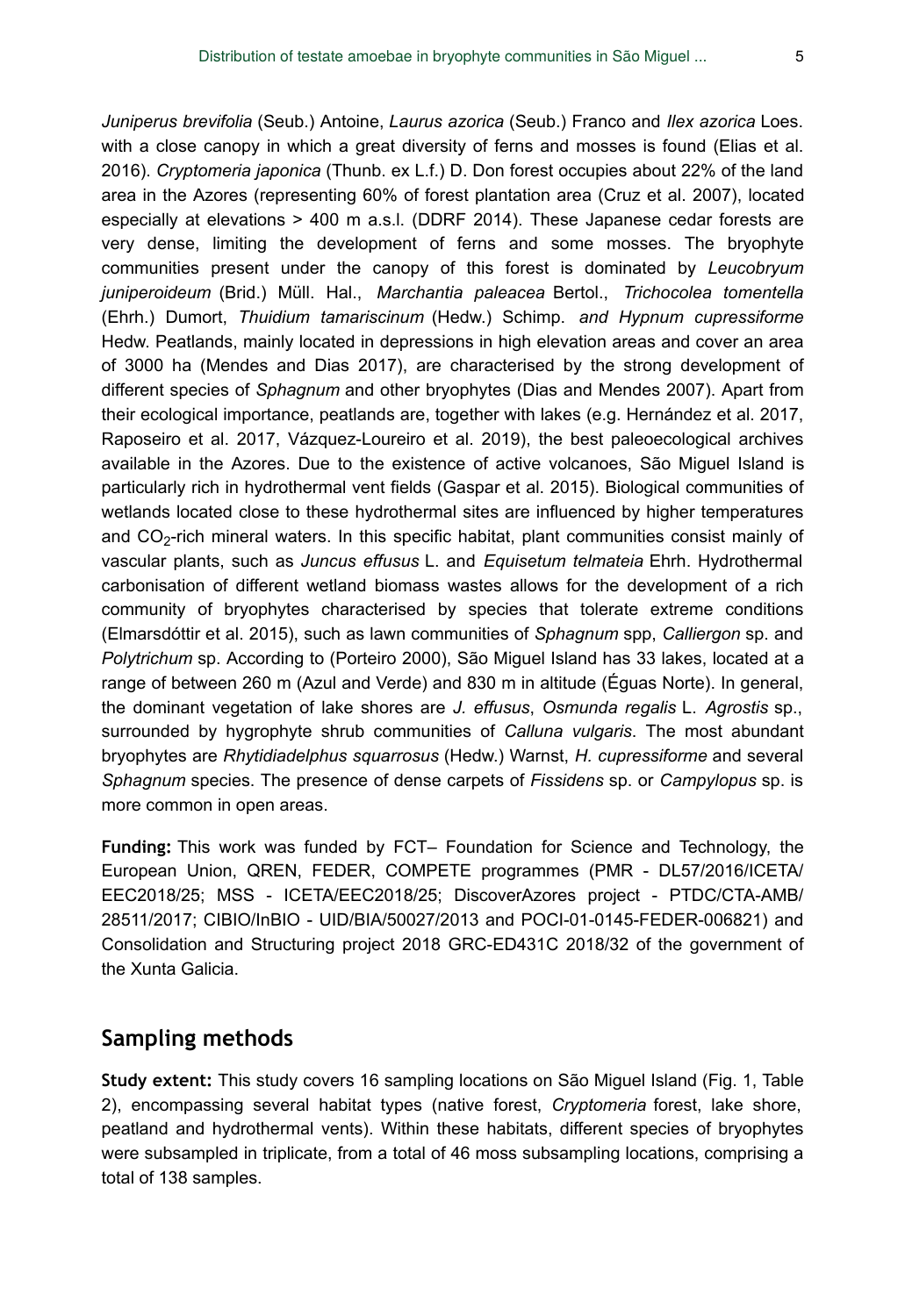|  | Table 2 |  |  |  |
|--|---------|--|--|--|
|--|---------|--|--|--|

Habitat characteristics and location of the sixteen studied localities in São Miguel

| Cod.       | Locality                           | Latitude<br>$(N^{\circ})$ | Longitude<br>(W°) | Alt.<br>(m) | <b>Date</b>   | <b>Habitat</b>                                               |
|------------|------------------------------------|---------------------------|-------------------|-------------|---------------|--------------------------------------------------------------|
| Loc. 1     | Lagoa Azul                         | 37.97833                  | -25.84638         | 260         | 04- Feb.      | Lake shore with degraded aquatic<br>vegetation               |
|            | Loc. 2 Lagoa Verde                 | 37.89056                  | $-25.80194$       | 260         | 04- Feb.      | Strongly altered and degraded aquatic<br>vegetation          |
| Loc.3      | Lagoa do Canário                   | 37.83540                  | $-25.75898$       | 755         | 04- Feb.      | Aquatic vegetation with Sphagnum and<br>Thuidium communities |
|            | Loc. 4 Lagoa do<br>Caldeirão Norte | 37.82340                  | $-25.75049$       | 775         | 04- Feb.      | Lake shore and shrub communities rich<br>in Sphagnum         |
| Loc. 5     | Lagoa do Carvão                    | 37.82360                  | $-25.74241$       | 700         | 15- May.      | Lake shore and shrub communities                             |
| Loc. 6     | Lagoa da Prata                     | 37.80652                  | -25.73641         | 520         | 15- May.      | Peatlands with Sphagnum and<br>Cryptomeria forest            |
| Loc.7      | Alto da Barrosa                    | 37.76333                  | -25.50056         | 800         | 27- May.      | Shrub communities of Calluna with<br>epiphytic bryophytes    |
| Loc. 8     | Lagoa do Fogo                      | 37.76669                  | -25.48024         | 580         | 22-Jun.       | Lake shore and Cryptomeria forest                            |
| Loc.9      | Ribeira da Praia                   | 37.72583                  | $-25.46822$       | 180         | 05- May.      | <b>Fissidens communities</b>                                 |
| Loc.<br>10 | Lombadas                           | 37.77745                  | $-25.46167$       | 600         | 11-May.       | Hydrothermal, native and Cryptomeria<br>forest               |
| Loc.<br>11 | Lagoa de São<br>Brás               | 37.79306                  | $-25.41278$       | 600         | 27-Feb.       | Aquatic vegetation surrounded by<br>Cryptomeria forest       |
| Loc.<br>12 | Lagoa do Areeiro                   | 37.76324                  | $-25.42743$       | 580         | 13-Feb.       | Aquatic vegetation surrounded by<br>Cryptomeria forest       |
| Loc.<br>13 | Lagoa do Congro                    | 37.75522                  | -25.40737         | 700         | 15-May.       | Lake shore and Fissidens communities                         |
| Loc.<br>14 | Ribeira do<br>Caldeirão            | 37.81769                  | $-25.26294$       | 600         | 27-May.       | Native and Cryptomeria forest                                |
| Loc.<br>15 | Planalto dos<br>Graminhais         | 37.80056                  | $-25.23944$       | 900         | 10-Jun.       | Native forest and peatlands                                  |
| Loc.<br>16 | Ribeira do<br>Guilherme            | 37.79972                  | -25.20194         | 580         | 09-<br>March. | Native forest                                                |

**Sampling description:** Testate amoebae collections were taken at the beginning of the growing season, between spring (February - March) and summer 2020 (May - June). In each location, several types of vegetation were chosen for their homogeneity and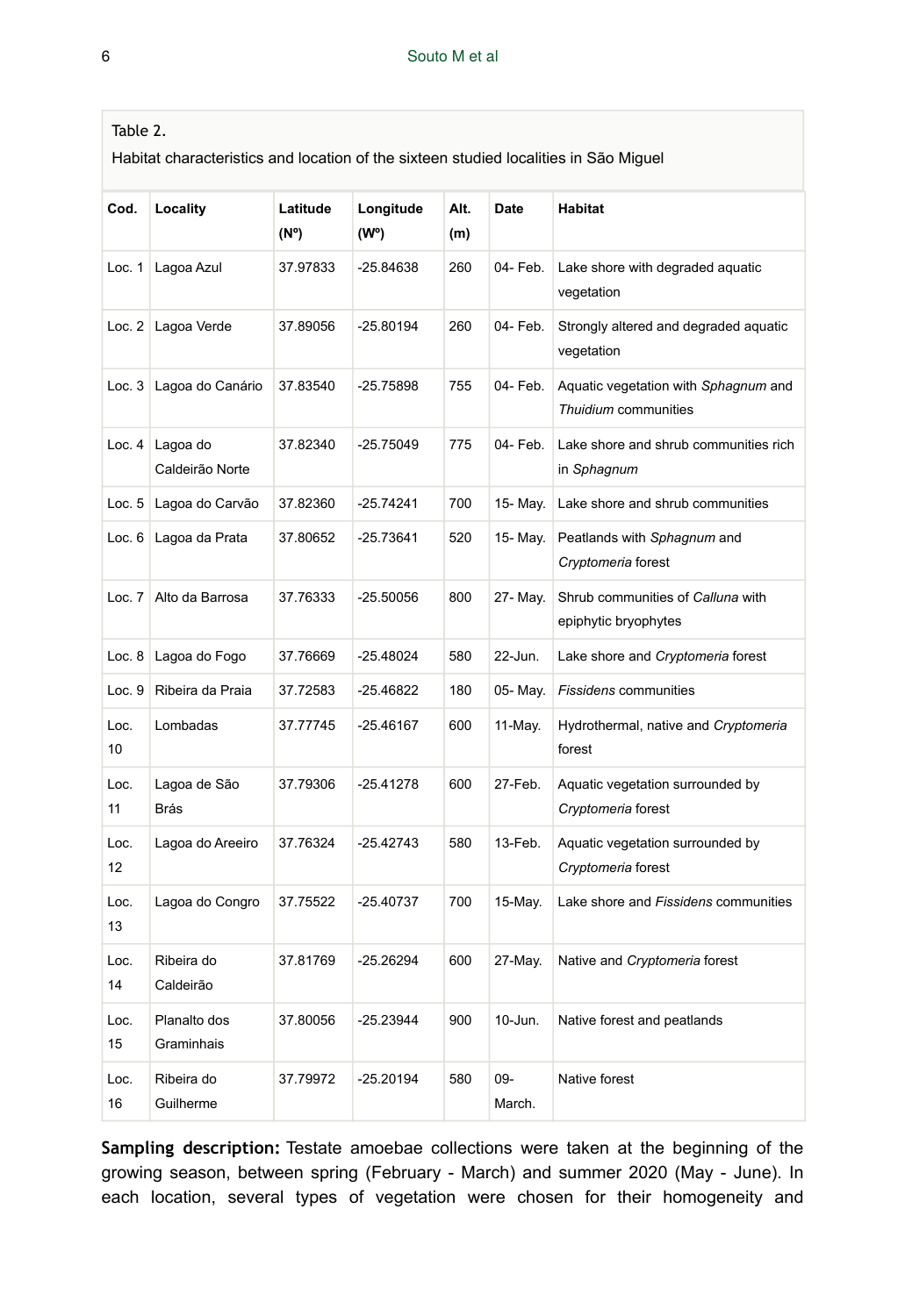abundance (e.g. forest, lowland shrub, shrubland, wetland, peatland, riparian communities (Fig. 2)) and within these communities, the most abundant bryophytes were sampled. In each subsampling site, three homogeneous subplots ( $10 \times 10$  cm) were chosen, defining a total 138 sampling points (Table 2).



#### Figure 2. doi

Different habitats sampled in this study: 1) native forest, 2) *Cryptomeria* forest, 3) lakeshore, 4) hydrothermal vent and 5) peatlands.

**Step description:** Testate amoebae were sorted by fragmenting, washing and stirring of 10 × 10 cm of a wet mass of moss material into 1 litre of distilled water and then sieved through a 300 μm mesh size to remove large moss particles. The samples were concentrated by sedimentation and stored in vials with 50% alcohol at 4°C. A small aliquot of each sample was stored as a reference collection.

A drop of each sample (three subplots) was mounted on a semi-permanent slide and all testate amoebae were identified at 200x and 400x magnification using a compound microscope Leica DM2500. All measurements were made on photomicrographs (Leica DFC495 camera) of at least than 10 specimens, using image analysis software (Leica Application Suite version 3.8.0).

In order to obtain Scanning Electronic Microscopy (SEM) images, an aliquot was dried on aluminium supports with a carbon film. They were metallised with Iridium (40 nm) in a BioRad Microscience ion plating system and examined in a Zeiss Ultra Plus field emission microscope, at 5 kV high electric voltage.

The identification of testate amoebae was based on Ogden and Hedley 1980, Todorov and Bankov 2019. The classification at higher ranks follows Adl et al. (2019). Identification of the bryophyte species follow Smith and Smith (2004). Accepted names and authorities for vascular plants and bryophytes were checked in <http://www.theplantlist.org> (June 2020).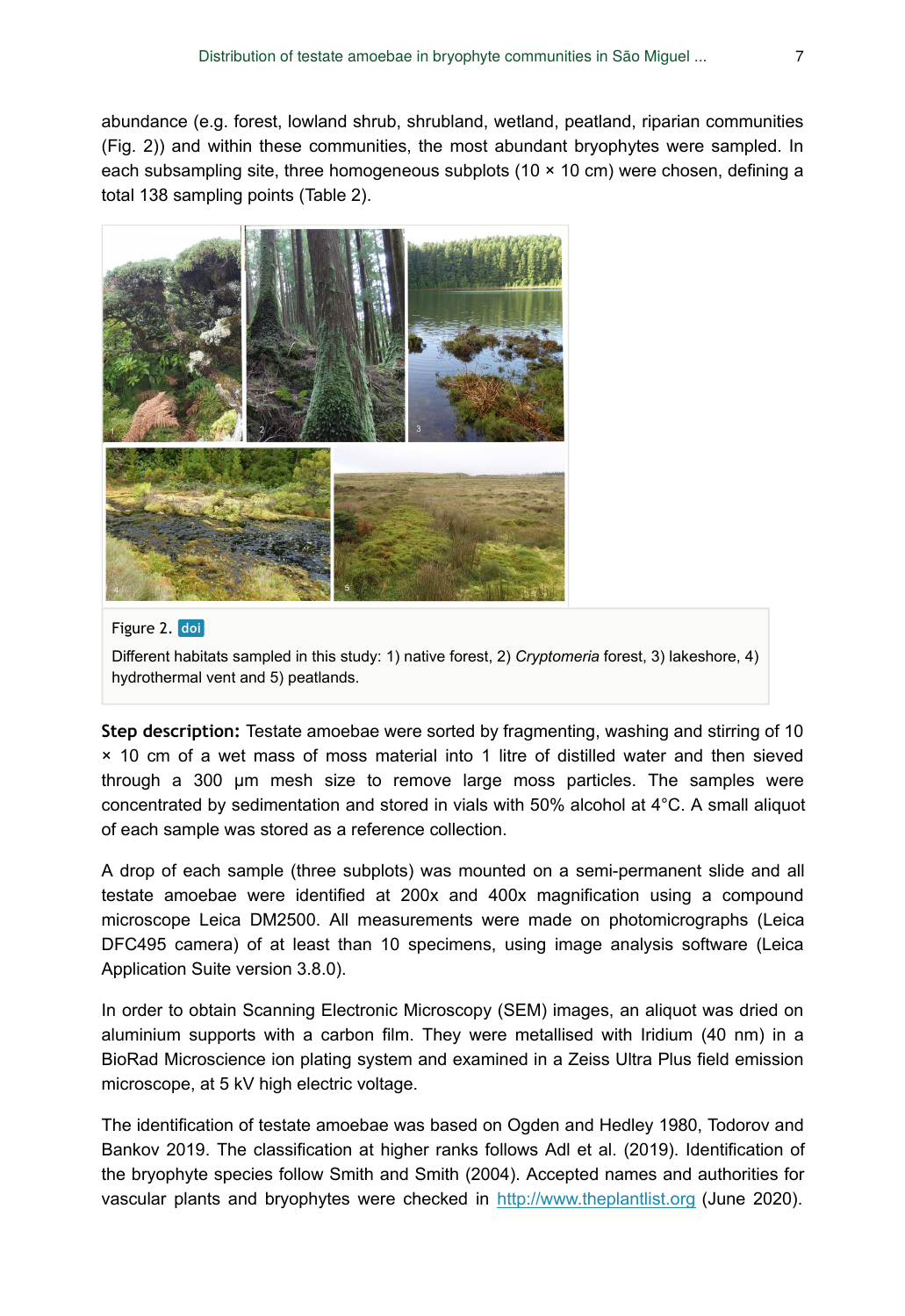Comparison of species richness (S) amongst different habitats was tested using one-way analysis of variance (ANOVA). Tukey's honest significant difference (HSD) test was used as the multiple comparison post-hoc test when significant differences were identified in the ANOVA.

## **Geographic coverage**

**Description:** The Azores is an oceanic archipelago located in the middle of the North Atlantic, about 1500 and 2100 km off the coast of Portugal (Europe) and North America, respectively (Fig. 1). The Archipelago is comprised of nine volcanic islands that are divided into three groups: the western group (Corvo and Flores Islands), the central group (Faial, Pico, Graciosa, São Jorge and Terceira Islands) and the eastern group (São Miguel and Santa Maria Islands). São Miguel is the largest Island, with an area of 746 km² and approximately 45% of the Island is between 300-800 m a.s.l., with a maximum elevation of 1103 m. The climate in the Azores is temperate oceanic, with regular and abundant rainfall, with high levels of relative humidity (up to 95% in high elevation native forests), ensuring moderate thermal variations throughout the year (Brito de Azevedo et al. 1999). Mean annual temperatures range between 14 and 18ºC, while the mean annual precipitation is between 740 and 2400 mm (Marques et al. 2008, Hernández et al. 2016).

**Coordinates:** 37.704 and 37.917 Latitude; -25.857 and -25.125 Longitude.

## **Taxonomic coverage**

**Description:** Testate amoebae found on São Miguel Island

**Taxa included:**

| Rank       | <b>Scientific Name</b>                         |
|------------|------------------------------------------------|
| order      | Arcellinida                                    |
| family     | Arcellidae                                     |
| species    | Arcella arenaria Greeff, 1866                  |
| species    | Arcella catinus Penard, 1890                   |
| family     | Netzeliidae                                    |
| species    | Cyclopyxis eurystoma Deflandre, 1929           |
| species    | Cyclopyxis kahli Deflandre, 1929               |
| infraorder | Incertae sedis Sphaerothecina                  |
| species    | Trigonopyxis arcula (Leidy, 1879) Penard, 1912 |
| family     | Difflugiidae                                   |
| species    | Difflugia bacillifera Penard, 1890             |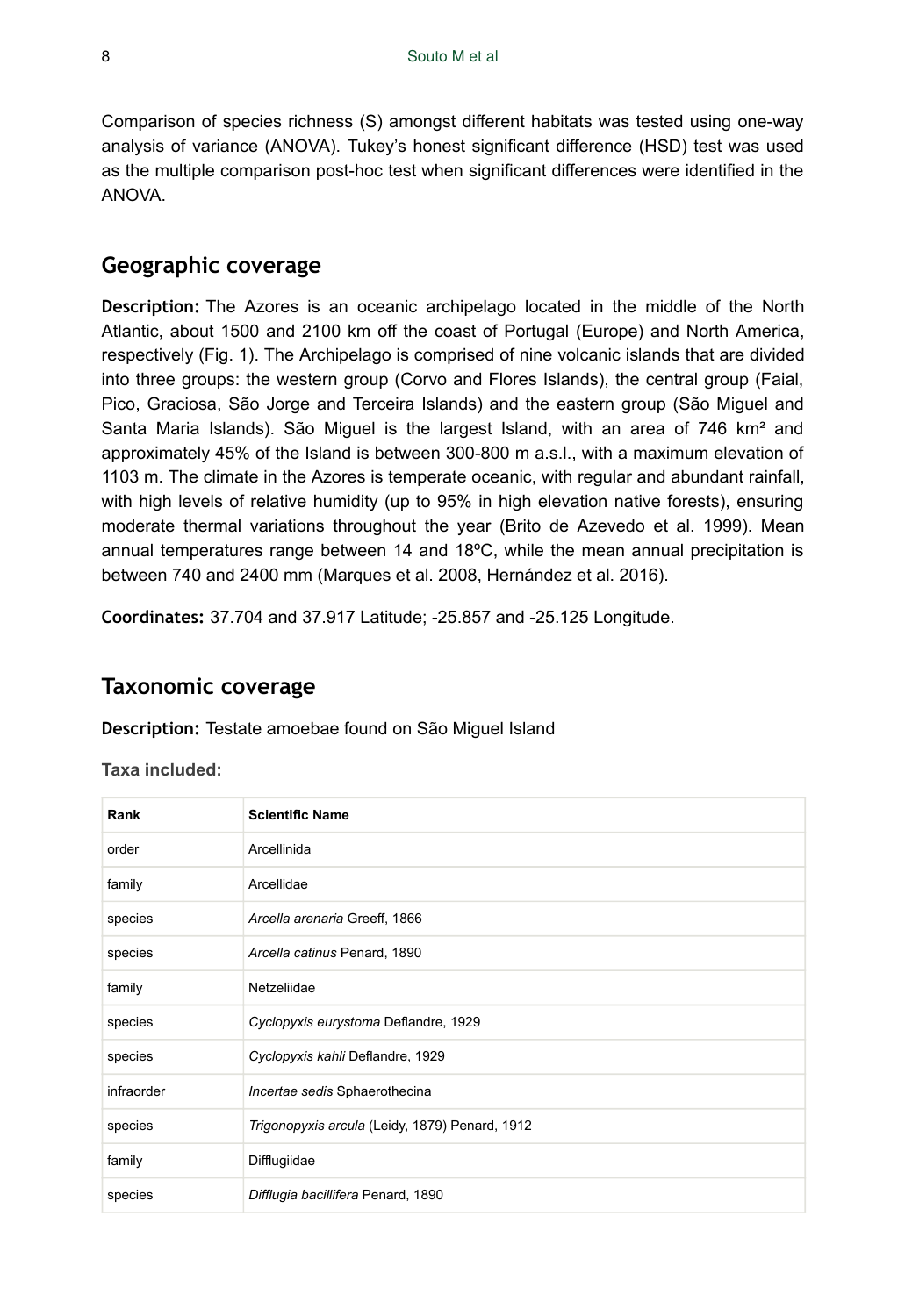| species | Difflugia glans Penard, 1902                                                   |
|---------|--------------------------------------------------------------------------------|
| species | Difflugia elegans Penard, 1890                                                 |
| family  | Centropyxidae                                                                  |
| species | Centropyxis aerophila Deflandre, 1929                                          |
| species | Centropyxis constricta (Ehrenberg, 1841) Penard, 1890                          |
| species | Centropyxis discoides (Penard, 1890) Deflandre, 1929                           |
| species | Centropyxis elongata (Penard, 1890) Tomas, 1959                                |
| family  | Hyalospheniidae                                                                |
| species | Alabasta militaris (Penard, 1890) Duckert, Blandenier, Kosakyan & Singer, 2018 |
| species | Nebela collaris (Ehrenberg, 1848) Leidy, 1879                                  |
| species | Padaungiella lageniformis (Penard, 1890) Lara & Todorov, 2012                  |
| species | Padaungiella tubulata (Brown, 1911) Lara & Todorov, 2012                       |
| species | Planocarina carinata (Archer, 1867) Kosakyan et al., 2016                      |
| species | Quadrulella symmetrica (Wallich, 1863) Kosakyan et al., 2016                   |
| family  | Heleoperidae                                                                   |
| species | Heleopera rosea Penard, 1890                                                   |
| species | Heleopera sphagni Leidy, 1874                                                  |
| family  | Microchlamyidae                                                                |
| species | Pyxidicula cymbalum Penard, 1902                                               |
| family  | Phryganellidae                                                                 |
| species | Phryganella acropodia (Hertwig & Lesser, 1874) Hopkinson, 1909                 |
| family  | Cryptodifflugiidae                                                             |
| species | Cryptodifflugia oviformis Penard, 1890                                         |
| order   | Incertae sedis Arcellinida                                                     |
| species | Argynnia caudata (Leidy, 1879)                                                 |
| species | Argynnia dentistoma (Penard, 1890)                                             |
| species | Physochila griseola Penard, 1911                                               |
| order   | Euglyphida                                                                     |
| family  | Euglyphidae                                                                    |
| species | Euglypha acanthophora (Ehrenberg, 1841) Perty, 1849                            |
| species | Euglypha cristata Leidy, 1874                                                  |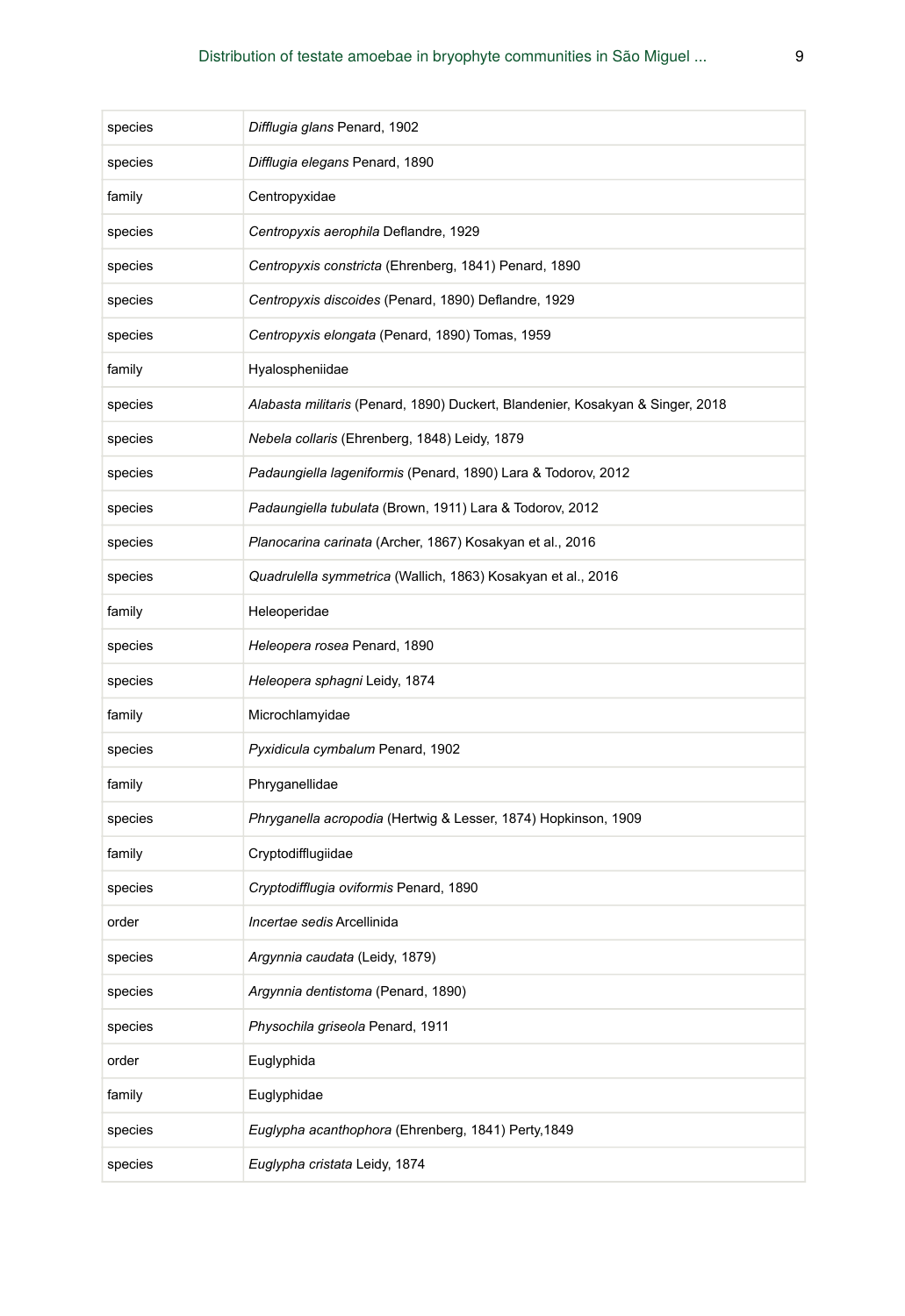| species | Euglypha filifera Penard, 1890                            |
|---------|-----------------------------------------------------------|
| species | Euglypha laevis (Ehrenberg, 1845) Perty, 1849             |
| species | Euglypha rotunda Wailes, 1911                             |
| species | Euglypha strigosa (Ehrenberg, 1871) Leidy, 1879           |
| species | Tracheleuglypha dentata (Vejdovsky, 1882) Deflandre, 1928 |
| family  | Assulinidae                                               |
| species | Assulina muscorum Greeff, 1888                            |
| family  | Cyphoderiidae                                             |
| species | Cyphoderia ampulla (Ehrenberg, 1840) Leidy, 1879          |
| family  | Sphenoderiidae                                            |
| species | Sphenoderia fissirostris Penard, 1890                     |
| species | Trachelocorythion pulchellum (Penard, 1890) Bonnet, 1979  |
| family  | Trinematidae                                              |
| species | Corythion constricta (Certes, 1889) Jung, 1942            |
| species | Corythion dubium Taranek, 1881                            |
| species | Playfairina valkanovi Golemansky, 1966                    |
| species | Trinema complanatum Penard, 1890                          |
| species | Trinema enchelys (Ehrenberg, 1838) Leidy, 1879            |
| species | Trinema lineare Penard, 1890                              |

# **Temporal coverage**

**Notes:** 04-02-2020 through to 22-06-2020

## **Usage licence**

**Usage licence:** Open Data Commons Attribution License

**IP rights notes:** This work is licensed under a Creative Commons Attribution (CC-BY) 4.0 Licence.

## **Data resources**

**Data package title:** Checklist of testate amoebae in São Miguel Island (Azores Archipelago)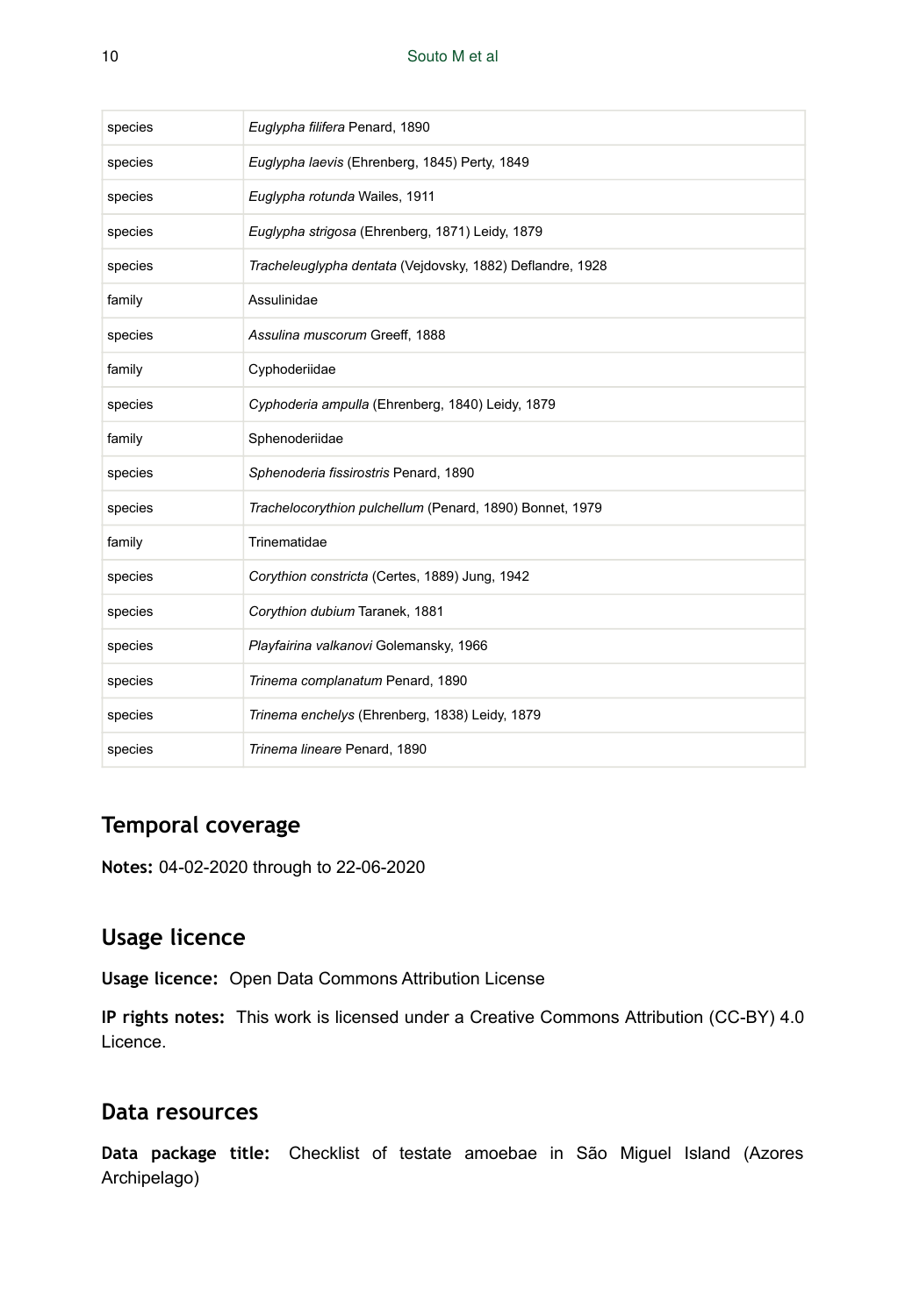**Resource link:** <http://ipt.gbif.pt/ipt/resource?r=tecamebas>

**Alternative identifiers:** [https://www.gbif.org/dataset/13c79ceb-0ceb-424f-b000-](https://www.gbif.org/dataset/13c79ceb-0ceb-424f-b000-7991d7c49834) [7991d7c49834](https://www.gbif.org/dataset/13c79ceb-0ceb-424f-b000-7991d7c49834)

## **Number of data sets:** 1

**Data set name:** Checklist of testate amoebae in São Miguel Island (Azores Archipelago)

**Data format:** Darwin Core Archive

**Description:** This paper presents data distribution of testate amoebae in São Miguel Island (Azores Archipelago) collected during 2020. The dataset has been published as a Darwin Core Archive (DwC-A), which is a standardised format for sharing biodiversity data as a set of one or more data tables (Souto et al. 2021). The core data table contains 16 events (eventID), 499 occurrences (occurrenceID) with 43 taxa (taxonID). The number of records in the data table is illustrated in the IPT link. This IPT archives the data and thus serves as the data repository. The data and resource metadata are available for downloading in the downloads section.

| Column label     | <b>Column description</b>                                                                                                     |
|------------------|-------------------------------------------------------------------------------------------------------------------------------|
| id               | Identifier of the record, coded as a global unique identifier                                                                 |
| locality         | Name of the locality where the event occurred                                                                                 |
| continent        | Continent of the sampling site                                                                                                |
| country          | Country of the sampling site                                                                                                  |
| island           | Island from the Island Group of the sampling site                                                                             |
| islandGroup      | Island group of the sampling site                                                                                             |
| eventID          | Identifier of the event, unique for the dataset                                                                               |
| occurrenceID     | Identifier of the occurrence, coded as a global unique identifier                                                             |
| type             | The nature of the resource                                                                                                    |
| Habitat          | Habitat sampled                                                                                                               |
| basisOfRecord    | The specific nature of the data record                                                                                        |
| samplingProtocol | Sampling protocol                                                                                                             |
| recordedBy       | Person who collected the specimens                                                                                            |
| identifiedBy     | Person who identified the specimens                                                                                           |
| eventDate        | Time interval when the event occurred                                                                                         |
| taxonID          | The identifier for the set of taxon information (data associated with the Taxon<br>class). Specific identifier to the dataset |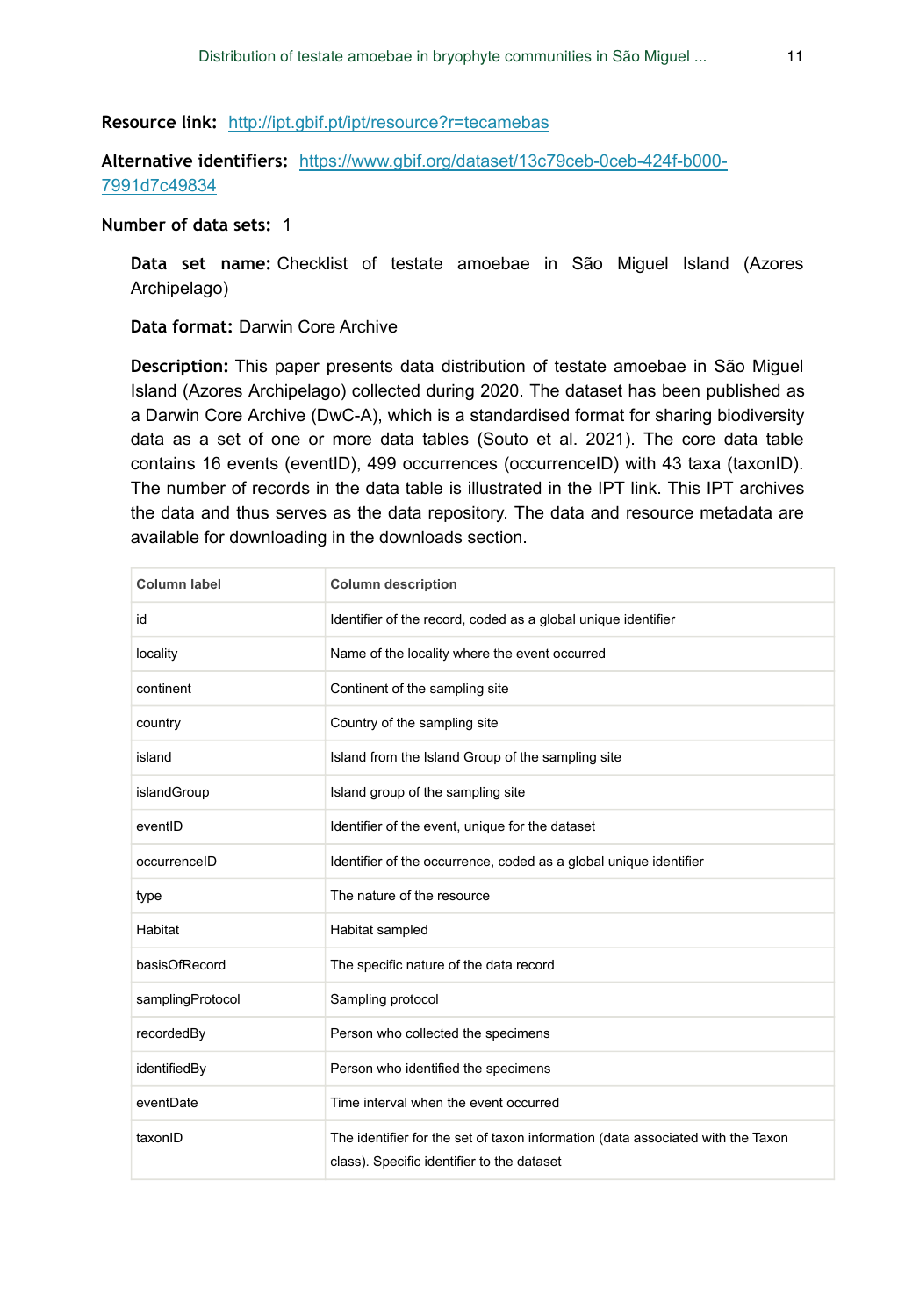| scientificName                | The name with authorship applied on the first identification of the specimen                                                                  |
|-------------------------------|-----------------------------------------------------------------------------------------------------------------------------------------------|
| Kingdom                       | Kingdom name                                                                                                                                  |
| Phylum                        | Phylum name                                                                                                                                   |
| Class                         | Class name                                                                                                                                    |
| Order                         | Order name                                                                                                                                    |
| Family                        | Family name                                                                                                                                   |
| Genus                         | Genus name                                                                                                                                    |
| specificEpithet               | The name of the first or species epithet of the scientificName                                                                                |
| scientificNameAuthorship      | The specimen accepted name, with authorship                                                                                                   |
| taxonRank                     | The taxonomic rank of the most specific name in the scientificName                                                                            |
| minimumElevationInMetres      | Elevation in metres                                                                                                                           |
| decimalLatitude               | The geographic latitude of the sampling site                                                                                                  |
| decimalLongitude              | The geographic longitude of the sampling site                                                                                                 |
| coordinateUncertaintyInMetres | The indicator for the accuracy of the coordinate location in metres, described as<br>the radius of a circle around the stated point location. |
| geodeticDatum                 | The spatial reference system upon which the geographic coordinates are based                                                                  |
| countryCode                   | Code of the country where the event occurred                                                                                                  |

# **Additional information**

## **Analysis**

This study presents 499 testate amoebae (Protista) occurrences in 46 sampled sites (16 localities) in São Miguel Island, belonging to 43 species from 25 genera, 14 families and two orders. The order Euplyphida, represented by five families, accounted for 58.5% of the total occurrences and the order Arcellinida 41.5% of the total occurrences.

The families with the highest number of occurrences were Euglyphidae and Trinematidae (121), Hyalospheniidae (54), Heleoperidae (38), Centropyxidae (35) and Assulinidae (32). Additionally, the families with the highest number of taxa were Euglyphidae and Trinematidae (7), followed by Hyalospheniidae (6) and Centropyxidae (5). The families with lower occurrences (< 5) were Cyphoderiidae (4) and Microchlamyidae (1). The genera with the highest number of occurrences were *Euglypha* (106), *Trinema* (82), *Heleopera* (38) and *Centropyxis* (35). The other 21 genera had less than 35 occurrences. The genera with the highest number of taxa were *Euglypha* (6) and *Centropyxis* (4). *Euglypha strigosa, Trinema lineare* and *Euglypha rotunda* were the most frequent species occurring in 39, 37 and 34 sites, respectively. *Assulina muscorum* (32 sites), *Cyclopyxis eurystoma* (27 sites),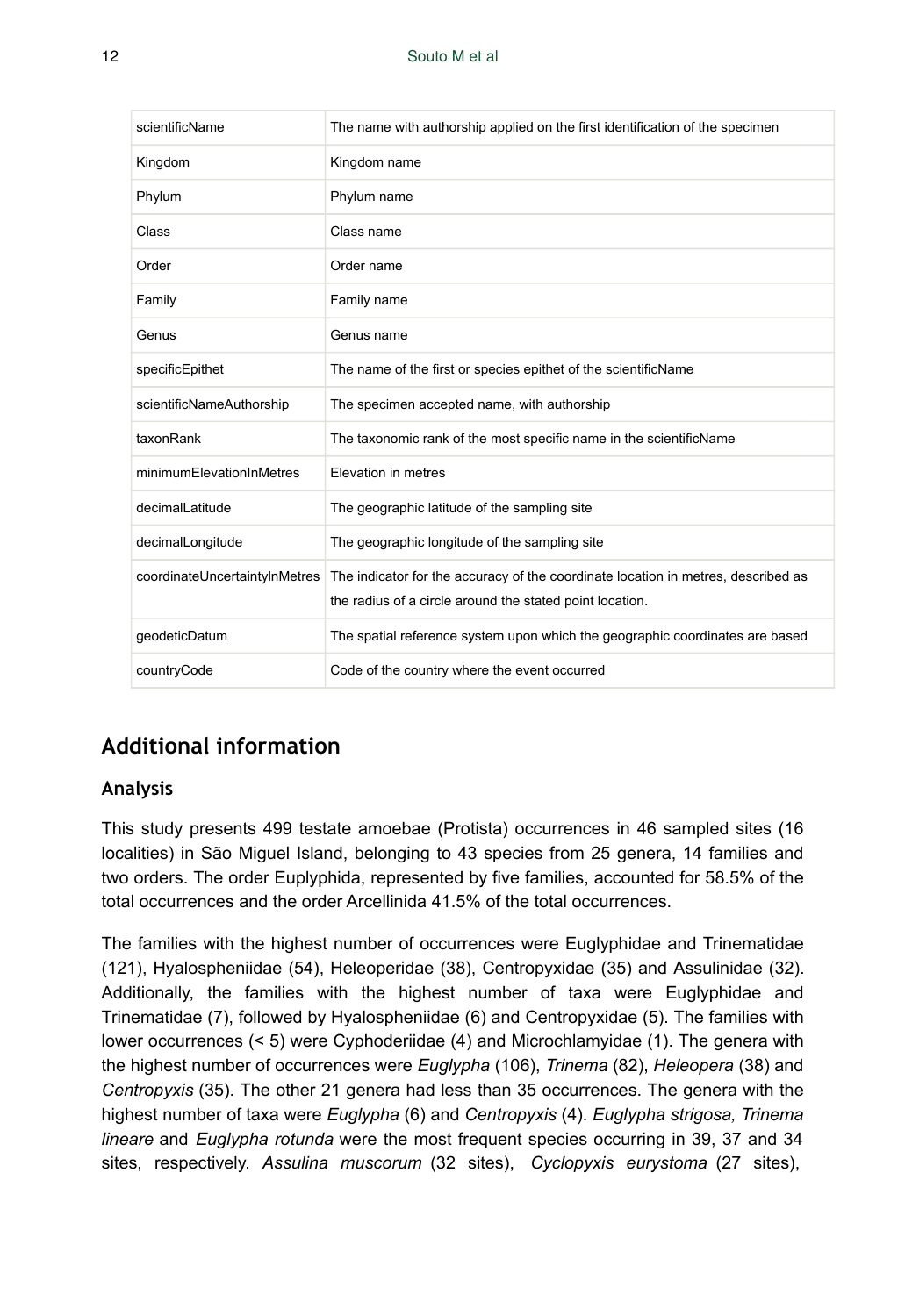*Corythion dubium* (26 sites), *Trinema complanatum* (25 sites) and *Euglypha laevis* (24 sites) were amongst the most ubiquitous testate amoebae (Figs 3, 4).



#### Figure 3. doi

SEM images of most frequent testate amoebae found in São Miguel: a) *Trinema lineare*, b) *Corythion constricta*, c) *Assulina muscorum*, d) *Padaungiella lageniformis*, e) *Heleopera sphagni*, f) *Cyclopyxis eurystoma*, g) *Euglypha laevis*, h), *Euglypha strigosa* and i) *Nebela collaris*



#### Figure 4. doi

Most frequent testate amoebae found in São Miguel: a) *Trinema lineare*, b) *Corythion constricta*, c) *Assulina muscorum*, d) *Padaungiella lageniformis*, e) *Heleopera sphagni*, f) *Cyclopyxis eurystoma*, g) *Euglypha laevis*, h), *Euglypha strigosa* and i) *Nebela collaris*.

A total of six taxa occurring at only one sampling site were considered rare (Fig. 5). These included *Cryptodifflugia oviformis*; *Euglypha filifera*; *Physochila griseola*; *Planocarina carinata*; *Pyxidicula cymbalum* and *Trachelocorythion pulchellum*. Another 14 taxa were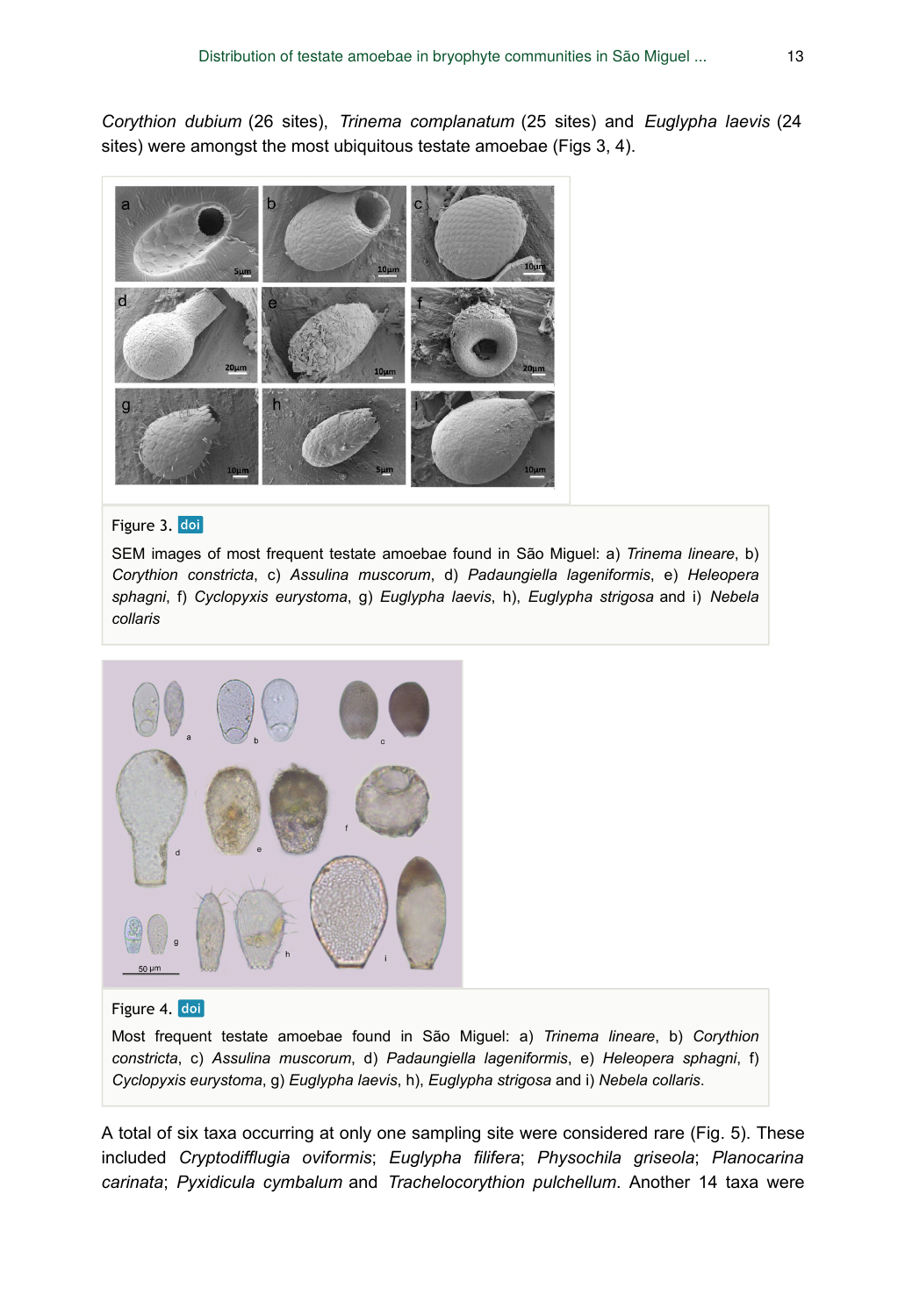considered occasional, occurring in two to five sampling sites. These included species, such as *Alabasta militaris*, *Argynnia dentistoma*, *Cyclopyxis kahli*, *Argynnia caudata*, *Corythion constricta*, *Difflugia bacillifera*, *Difflugia elegans*, *Euglypha acanthophora*, *Arcella catinus*, *Centropyxis constricta*, *Cyphoderia ampulla*, *Euglypha cristata*, *Padaungiella tubulata* and *Trigonopyxis arcula*. Species richness significantly differed amongst habitats (one-way ANOVA,  $P < 0.05$ ). Overall species richness was in the order Natural forest  $>$ Peatland > *Cryptomeria* forest > Lake > Hydrothermal, but significant differences were found only between Native forest and Lake habitats (Fig. 6).



#### Figure 5. doi

Percentage of occurrence of each species for the 46 samples and their distribution amongst habitats (proportion of occurrences is represented in colour bars)



## Figure 6. doi

Boxplot of species richness in each sampled habitat. Different letters indicate significant differences (Tukey Test, p < 0.05).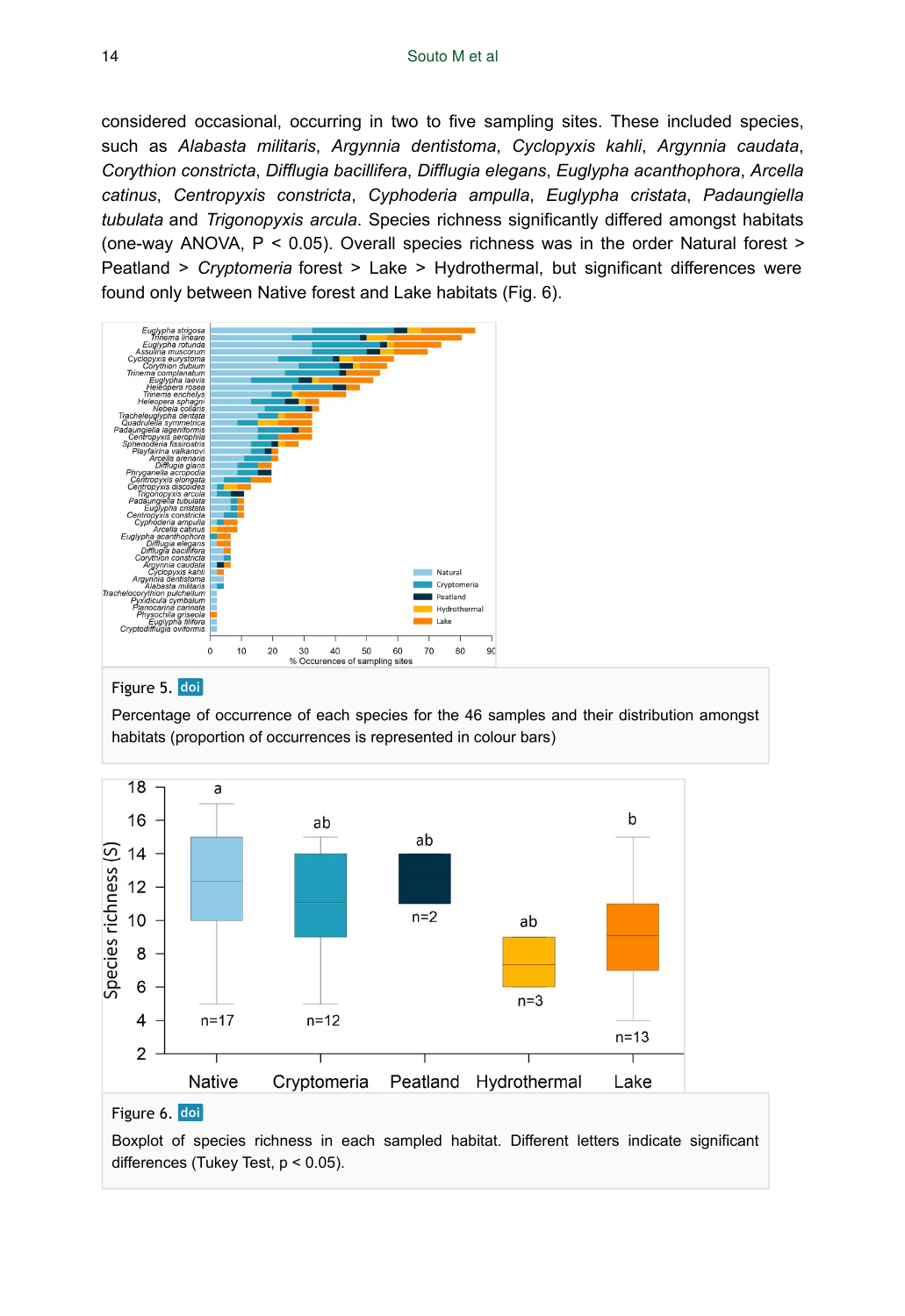#### **Discussion**

There are very few inventories of testate amoebae in the Azores, therefore the overall species richness of testate amoebae is unknown. Here, we present the first systematic study that explored the distribution of testate amoebae in bryophyte communities mainly in forest habitats. Forty-three species are recorded for São Miguel Island, 38 of these being new records for the Azores Archipelago. However, we must take into account the numerous cryptic taxa that testate amoebae present and some taxonomic uncertainty (Roland et al. 2017). For example, amongst Arcellinid, the *Nebela tincta*–*bohemica*–*collaris* species complex is a problematic group having very similar species (Heal 1964, Gilbert et al. 2003, Kosakyan et al. 2013). It is possible that what we identify here as *Nebela collaris* s.l. may include several taxa and, for this reason, it appears as the most abundant species. Another genus with similar difficulties is *Quadrulella* (Kosakyan et al. 2016). Considering the complexity of these groups, more detailed taxonomic work and more morphometric studies, combined with genetic approaches, such as the molecular barcoding effort, are needed to characterise this species complex.

The three most representative families in terms of species richness, Centropyxidae, Euglyphidae and Trinematidae, are, in general, the most commonly registered in other oceanic archipelagos (Smith 1986, Smith 1992, Beyens et al. 1990, Mieczan and Adamczuk 2015, Golemansky 2016) and in other parts of the world (Beyens et al. 1986, Bobrov et al. 1999, Mazei and Belyakova 2011, Acosta-Mercado et al. 2012, Šatkauskienė 2014). Considering the species richness for different testate amoebae genera in the distinct habitats studied, *Euglypha* and *Trinema* were the most frequent, followed by *Corythion* and *Centropyxis* (*Fig. 5*).

The 43 taxa recorded to the Azores is higher than what was reported to other oceanic archipelagos, such as the Canary Islands (10 species), Balearic Islands (15) and Island of Annobón (30 species). Testate amoebae assessment in the Balearic and Canary Islands was focused on mosses under *Pinus* forests of drier characteristics (Gracia 1965a, Gracia 1965b), while on the Island of Annobón (Equatorial Guinea), the work was performed on forest epiphyte mosses (Gracia 1963). However, these numbers cannot be used to draw conclusions about testate amoebae species richness in each archipelago since sampling efforts, habitats and approaches were different. In this context, it is essential to increase the sampling effort on other archipelagos, as well as to survey multiple habitats in order to find a greater diversity of testate amoebae.

The testate amoebae assemblages in São Miguel Island were composed mainly by genus with a cosmopolitan distribution which are also known from other oceanic islands. For example, in the comparable Annobón tropical rainforest, situated much further south (Gracia 1963), the diversity of testate amoebae is very similar (share 20 species). The cosmopolitan character of testate amoebae assemblages is also found in the mainland counterparts: the tropical mountain rainforest in Ecuador presented taxa geographically widespread with only nine species (6.7%) being considered tropical (Krashevska 2009). However, these biogeographic conclusions may be biased, on the one hand because of the number of cryptic species that exist and, on the other hand, because of the lack of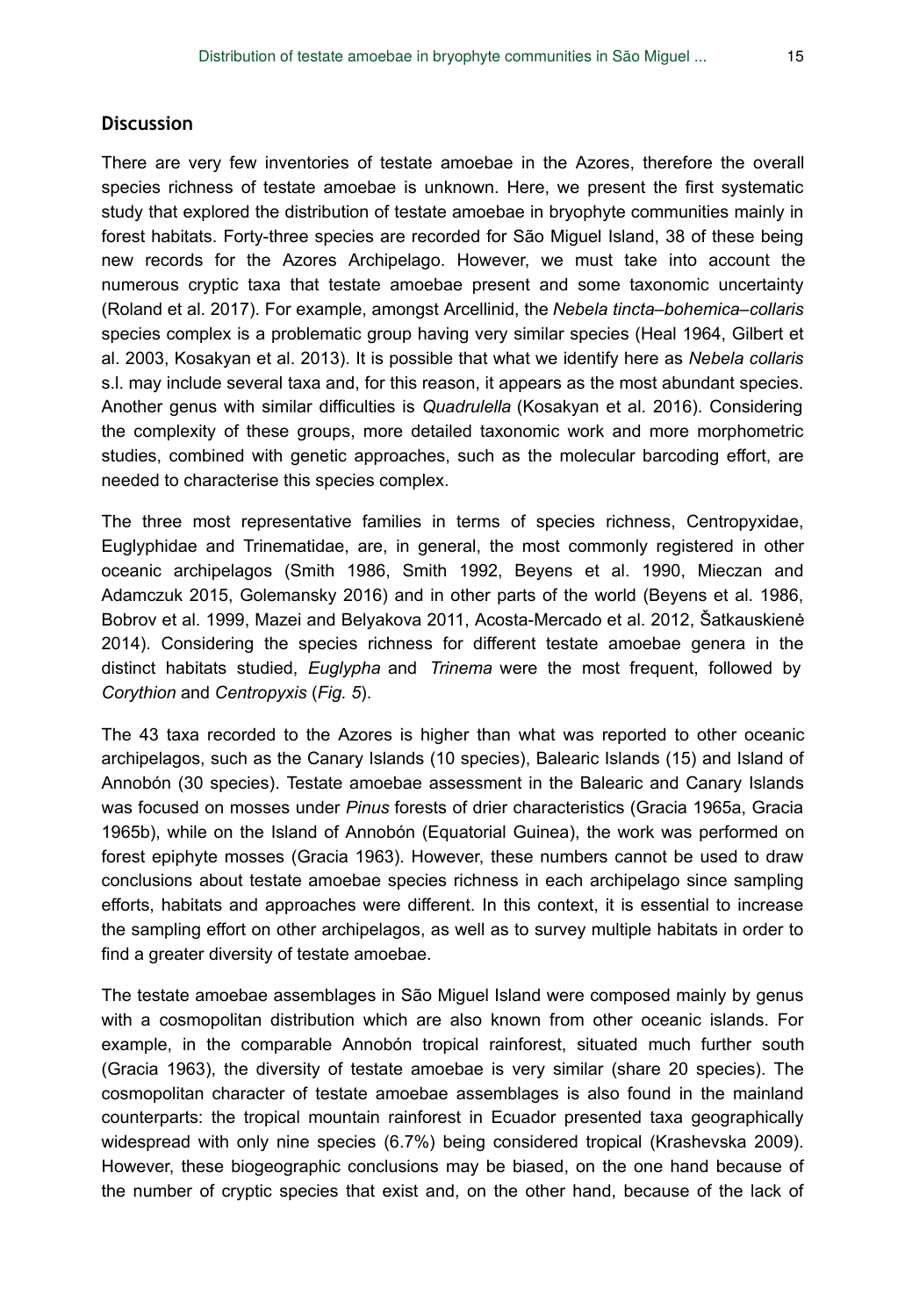habitat diversity surveyed. The information regarding protist communities cames from *Sphagnum* moss on peatlands (Glime 2017, Lamentowicz and Mitchell 2005). Only a few studies were made in other types of bryophytes assemblages, mainly in northern areas including Devon Island (Beyens et al. 1990), Greenland (Beyens et al. 1986), Russia (Mazei and Belyakova 2011) or in sub-Antarctic areas (Smith 1992), such as Adelaide Island (Smith 1986), South Shetland Islands (Golemansky 2016), King George Island (Mieczan and Adamczuk 2015). The biogeographical situation of the Azores Archipelago between the Nearctic and the Palearctic offers unique possibilities to study the distribution of these organisms and their ability to colonise islands. This is the case of *Argynnia caudata* present in the Azores and with a tropical/subtropical distribution.

Moss biotopes are very abundant in the Azores, where extant bryoflora comprises about 430 species of mosses and hepatics (Sjögren 2003). The subtropical forest from the Azores is more or less constantly humid and warm and supports a very rich assemblage of moss species, including a higher proportion of endemic species (Sjögren 2001). The highest species richness of testate amoebae (n = 17, 40 species) occurred in native forest habitats and corresponds to epiphytic bryophytes that grow abundantly on the bark of living trees/shrubs. This alliance Echinodion prolixi Sjn. 93 is established in part of the native forest-phytocoenoses at high altitudes (600 m), dominated in the tree-layer of *Laurus*, *Erica* , *Juniperus* and *Ilex* (Sjögren 2003). In these epiphytic bryophytes, belonging to genera *Frullania or Scapania*, the most frequent species associated with these mosses were *Corythion dubium*, *Centropyxis aerophila* and *Euglypha rotunda.* Although, native forest communities are highly degraded in São Miguel, where the best-preserved area corresponds to the high eastern part of the Island (Fig. 1, Loc.: 14, 15 and 16) and in many places have been replaced by lowland shrub and peatlands (Fig. 2, habitats 1 and 5). In fact, peatland habitats can be considered in the Azores as an extension of these wet mountain forests, where the more abundant mosses are *Polytrichum juniperinum* Hedw. and *Sphagnum* spp. Despite that, they only share 42.5% of testate amoebae species, especially from genus *Euglypha* and a lower species diversity was observed (n = 2, 17 species). However, these results must be regarded with caution, because of the low number of replicates collected and analysed from peatlands.

Most of the natural vegetation of the Island has been replaced by pastures and *Cryptomeria* forests (Fig. 2, habitat 2). These *Cryptomeria* forests are the third most sampled habitat ( $n = 12$ , 31 species). Despite being conifer monocultures, the ecotone areas maintain a similar diversity of testate amoebae, when compared to native forest and it is easy to find native bryophyte communities, such as the case of *Breutelia azorica* (Mitt.) Cardot. The most common species of bryophyte *Leucobryum juniperoideum* grows in very dense, glaucous green, swollen cushions or hummocks. Some hummocks in woodland can be massive and colonised by other bryophytes and vascular plants. This eosinophilic moss which grows mainly at the base of *Cryptomeria* trunks, due to its dense growth structure, constitutes a favourable habitat for a high diversity of testate amoebae. In fact, this moss *Breutelia azorica*, presents the most diverse assemblages of testate amoebae within the *Cryptomeria* forest. Species from *Nebela collaris* complex (60%), *Euglypha strigosa, Assulina muscorum* and *Trinema lineare* dominated in cushion moss *Leucobryum.* The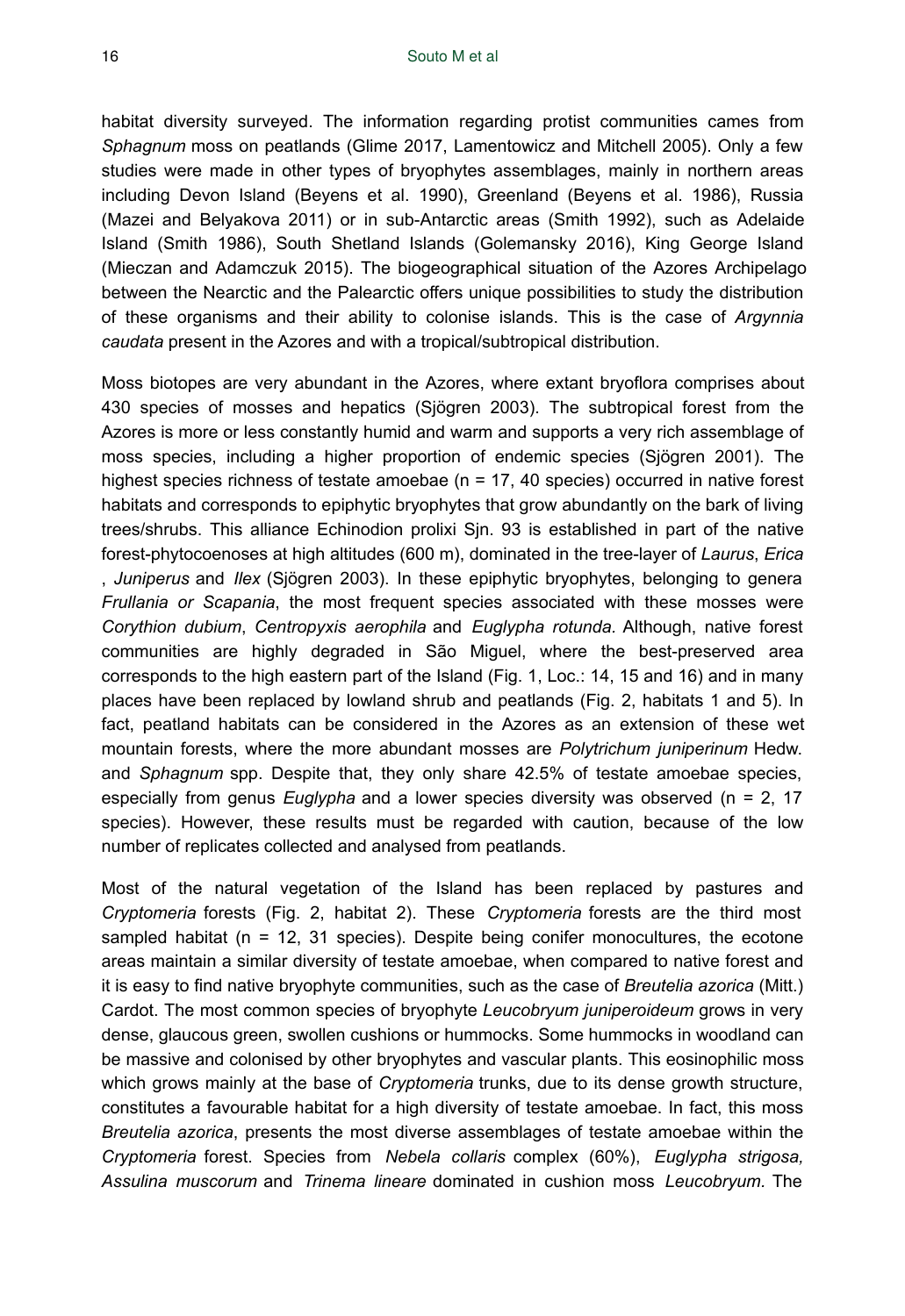testate amoebae communities that are richest in species are those that develop on pleurocarpic mosses and Jungermannialian hepatics in forest habitats (Figs 5, 6).

The most frequent genera shared on these terrestrial and semi-terrestrial habitats are *Nebela* and *Euglypha*, which are less represented in the aquatic systems. According to Lansac-Tôha et al. (2007), these genera possess fragile shells, which limit their occurrence in more dynamic environments, especially lakes and hydrothermal vents. It is possible that these are eurytopic species or that they are more abundant because they have greater access to their food resources in these terrestrial habitats.

Bryophytes assemblages on lake shores presented a high diversity of testate amoebae (n = 13, 33 species). Acarcarpic mosses, like *Fissidens* or *Campylopus* in more open areas near lakes, maintain less developed testate amoebae communities (Fig. 6). However, the genera *Sphagnum* and *Rhytidiadelphus squarrosus*, especially in more waterlogged areas, maintain rich testate communities ( $n = 13$ , 33 species). Several works consider aquatic environments and sediments to be the preferred habitat for these organisms, yet they end up functioning as a data collector for the surrounding ecosystems and many species are actually terrestrial (Glime 2017). In order to better understand this issue, it is important to further study species' autoecology and habitat preferences.

On hydrothermal vents, lower diversity of testate amoebae was observed (n =3, 14 species). These vents develop an abundant bryophyte extension (Fig. 2), characterised by species that tolerate extreme conditions, such as *Sphagnum* spp, *Calliergon* sp. and *Polytrichum juniperinum*. The most frequent species are *Quadrulella symmetrica* and *Trinema lineare*. One possible explanation to this fact could be explained by their shell shape and composition, which are stiffer and more resistant, allowing their presence and permanence in this extreme habitat.

#### **Final remarks**

Here, we presented the first study that explored the distribution of testate amoebae of different habitats from the Azores Archipelago, mainly in São Miguel Island. Moreover, this work indicates that there are typical species on the different sampled habitats. This a matter of concern on islands, where large areas of native forest have been replaced by exotic forest and changes in land uses, driven by human activities, will affect population dynamics. In order to better understand the complexity of these habitats, population dynamics and species specificity need to be carried out. Larger datasets located in different islands and habitats are required to better understand how these communities respond to environment changes. Additionally, molecular barcoding is a useful tool, not only for species identification, but also for studying evolutionary and ecological processes. The results of this study provide indications that testate amoebae assemblages are habitat specific and therefore constitute a promising group for paleoenvironmental reconstruction of Azorean ecosystems. Future studies in drier ecosystems, coastal areas and hydrothermal zones may reveal and offer us a greater diversity of these organisms.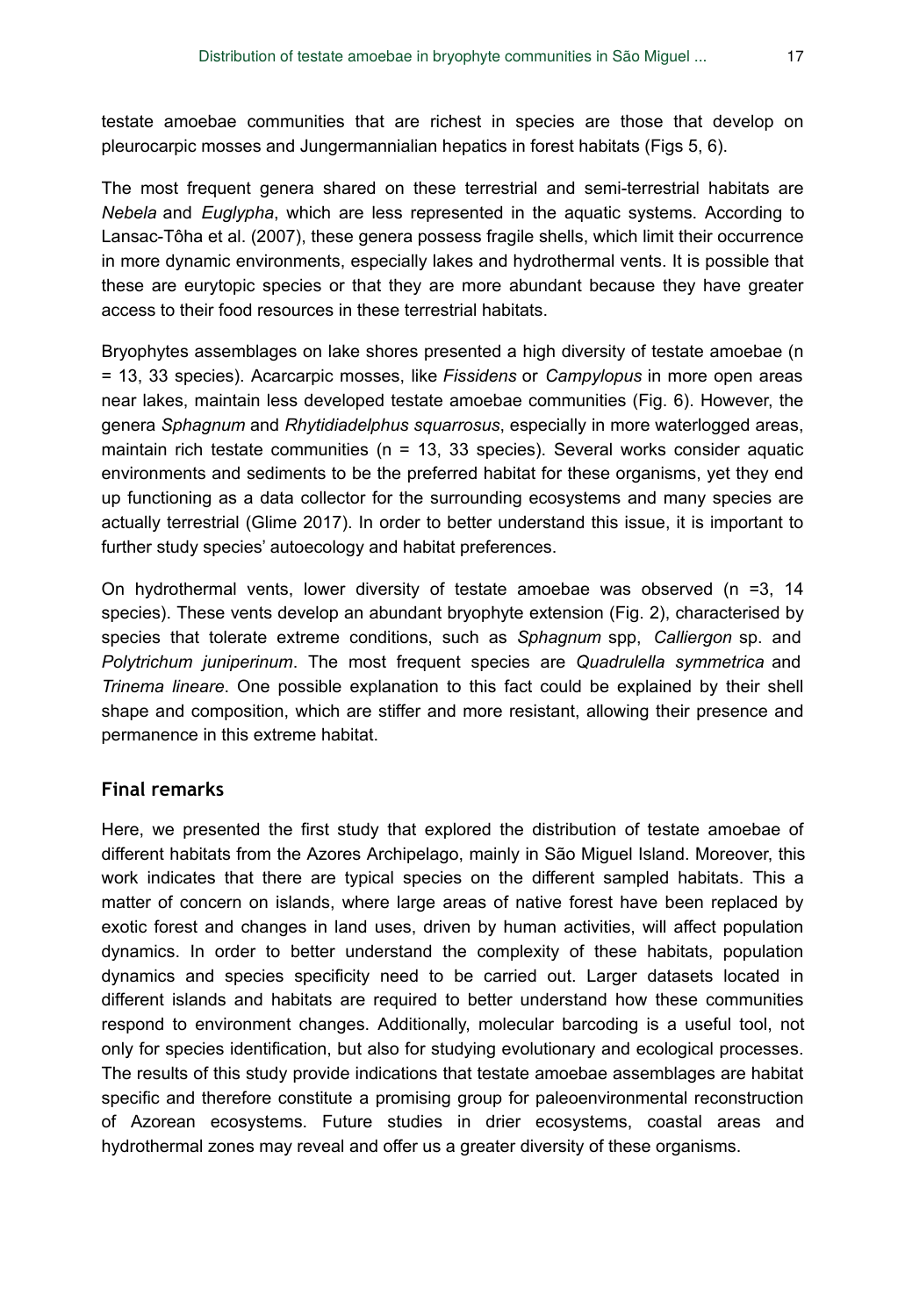# **Acknowledgements**

This work was funded by FCT – Foundation for Science and Technology, the European Union, QREN, FEDER, COMPETE programmes (PMR - DL57/2016/ICETA/EEC2018/25; MSS - ICETA/EEC2018/25; DiscoverAzores Project - PTDC/CTA-AMB/28511/2017; UID/ BIA/50027/2020 and POCI-01-0145-FEDER-006821), AZORESBIOPORTAL – PORBIOTA (ACORES-01-0145-FEDER-000072) and Consolidation and Structuring Project 2018 GRC-ED431C 2018/32 of Xunta de Galicia government. We would like to thank Rafael Carballeira for his collaboration in the realisation of the SEM photographs. A special thanks to Mr. Matthew James Mole for revising this article. Additionally, we thank the reviewers for their constructive and valuable comments that helped to improve this paper.

# **Author contributions**

Martin Souto, Vitor Gonçalves and Pedro Miguel Raposeiro conceived the study and carried out the sampling campaign. Identification was done by Martin Souto and Xabier Pontevedra-Pombal. Production and analysis of scanning electron microscopy images was done by Xabier Pontevedra-Pombal. Martin Souto and Pedro Miguel Raposeiro wrote the paper with inputs from all authors. All authors agree with the final version of the paper.

# **References**

- Acosta-Mercado D, Cancel-Morales N, Chinea JD, Santos-Flores CJ, Sastre I, Jesús D (2012) Could the canopy structure of bryophytes serve as an indicator of microbial biodiversity? A test for testate amoebae and microcrustaceans from a subtropical cloud forest in Dominican Republic. Microbial Ecology 64: 200‑213. [https://doi.org/10.1007/](https://doi.org/10.1007/s00248-011-0004-8) [s00248-011-0004-8](https://doi.org/10.1007/s00248-011-0004-8)
- Adl S, Bass D, Lane C, Lukeš J, Schoch C, Smirnov A, Agatha S, Berney C, Brown M, Burki F, Cárdenas P, Čepička I, Chistyakova L, Campo J, Dunthorn M, Edvardsen B, Eglit Y, Guillou L, Hampl V, Heiss A, Hoppenrath M, James T, Karnkowska A, Karpov S, Kim E, Kolisko M, Kudryavtsev A, Lahr DG, Lara E, Le Gall L, Lynn D, Mann D, Massana R, Mitchell EAD, Morrow C, Park JS, Pawlowski J, Powell M, Richter D, Rueckert S, Shadwick L, Shimano S, Spiegel F, Torruella G, Youssef N, Zlatogursky V, Zhang Q (2019) Revisions to the classification, nomenclature, and diversity of eukaryotes. Journal of Eukaryotic Microbiology 66 (1): 4-119. [https://doi.org/10.1111/jeu.](https://doi.org/10.1111/jeu.12691) [12691](https://doi.org/10.1111/jeu.12691)
- Amesbury M, Swindles G, Bobrov A, Charman D, Holden J, Lamentowicz M, Mallon G, Mazei Y, Mitchell EAD, Payne R, Roland T, Turner TE, Warner B (2016) Development of a new pan-European testate amoeba transfer function for reconstructing peatland palaeohydrology. Quaternary Science Reviews 152: 132‑151. [https://doi.org/10.1016/](https://doi.org/10.1016/j.quascirev.2016.09.024) [j.quascirev.2016.09.024](https://doi.org/10.1016/j.quascirev.2016.09.024)
- Archer W (1874) Notes on some collections made from Furnas Lake, Azores, containing algae and a few other organisms. Journal of the Linnean Society of London, Botany 14 (77): 328‑340. <https://doi.org/10.1111/j.1095-8339.1874.tb00319.x>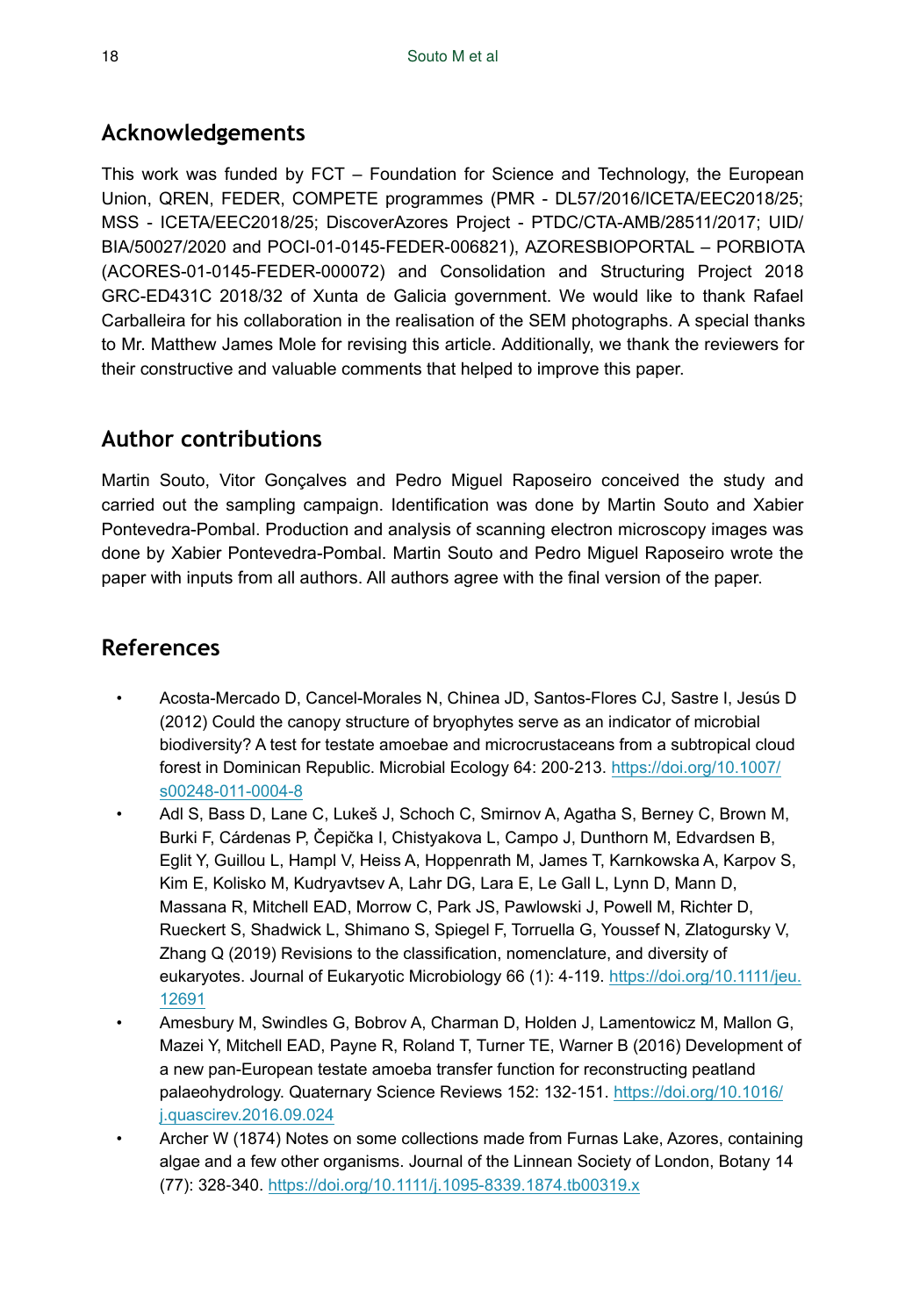- Barrois T (1896) Recherches sur la faune des eaux douces des Açores. Mémoires de la Société des Science de l'Agricolture et des Arts de Lille1-172.
- Beyens L, Chardez D, De Landtsheer R, De Bock P, Jacques E (1986) Testate amoebae populations from moss and lichen habitats in the Arctic. Polar Biology 5 (3): 165‑173. <https://doi.org/10.1007/BF00441696>
- Beyens L, Chardez D, De Baere D, De Bock P, Jaques E (1990) Ecology of terrestrial testate amoebae assemblages from coastal Lowlands on Devon Island (NWT, Canadian Arctic). Polar Biology 10 (6): 431‑440. <https://doi.org/10.1007/BF00233691>
- Bobrov A, Charman D, Warner B (1999) Ecology of testate amoebae (Protozoa: Rhizopoda) on peatlands in western Russia with special attention to niche separation in closely related taxa. Protist 150 (2): 125‑136. [https://doi.org/10.1016/S1434-4610](https://doi.org/10.1016/S1434-4610(99)70016-7) [\(99\)70016-7](https://doi.org/10.1016/S1434-4610(99)70016-7)
- Booth R (2002) Testate amoebae as paleoindicators of surface-moisture changes on Michigan peatlands: Modern ecology and hydrological calibration. Journal of Paleolimnology 28 (3): 329‑348. <https://doi.org/10.1023/A:1021675225099>
- Borges PAV, Vieira V, Amorim IR, Bicudo N, Fritzén N, Gaspar C, Heleno R, Hortal J, Lissner J, Logunov D, Machado A, Marcelino J, Meijer SS, Melo C, Mendonça EP, Moniz J, Pereira F, Santos AS, Simões AM, Torrão E (2010) List of arthropods (Arthropoda). In: Borges PA, Costa A, Cunha R, Gabriel R, Gonçalves V, Martins AF, Melo I, Parente M, Raposeiro P, Rodrigues P, Santos RS, Silva L, Vieira P, Vieira V (Eds) A list of the terrestrial and marine biota from the Azores. Principia, Cascais, 179-246 pp.
- Brito de Azevedo E, Santos Pereira L, Itier B (1999) Modelling the local climate in island environments: water balance applications. Agricultural Water Management 40: 393‑403. [https://doi.org/10.1016/s0378-3774\(99\)00012-8](https://doi.org/10.1016/s0378-3774(99)00012-8)
- Charman DJ (2001) Biostratigraphic and palaeoenvironmental applications of testate amoebae. 20. Quaternary Science Reviews. Pergamon, 11 pp. [https://doi.org/10.1016/](https://doi.org/10.1016/S0277-3791(01)00036-1) [S0277-3791\(01\)00036-1](https://doi.org/10.1016/S0277-3791(01)00036-1)
- Clarke KJ (2003) Guide to the identification of soil protozoa testate amoebae. Freshwater Biological Association (FBA)
- Cruz JV, Pereira R, Moreira A (2007) Carta de Ocupação do Solo da Região Autónoma dos Açores. Secretaria Regional do Ambiente e do Mar, Direcção Regional do Ordenamento do Território e dos Recursos Hídricos,
- DDRF (2014) Estratégia Florestal Regional. Direção Regional dos Recursos Florestais, Ponta Delgada.
- Dias E, Mendes C (2007) Characterisation of a basin mire in the Azores archipelago. Mires and Peat 2: 1‑11.
- Ehrenberg CG (1844) Über das kleinste leben in den hochgebirgen von Armenien und Kurdistan. Deutsche Akademie der Wissenschaften zu Berlin (Berichte Juni):253‑275.
- Ehrenberg CG (1854) Mikrogeologie: das Erden und Felsen schaffende Wirken des unsichtbar kleinen selbstständigen Lebens auf der Erde. Mikrogeologie 2.
- Ehrenberg CG (1871) Nachtrag zur Übersicht der organischen Atmosphärilien. Abhandlungen der Königlichen Akademie der Wissenschaften zu Berlinh233‑275.
- Elias R, Gil A, Silva L, Fernández-Palacios J, Azevedo E, Reis F (2016) Natural zonal vegetation of the Azores Islands: Characterization and potential distribution. Phytocoenologia 46 (2): 107‑123.<https://doi.org/10.1127/phyto/2016/0132>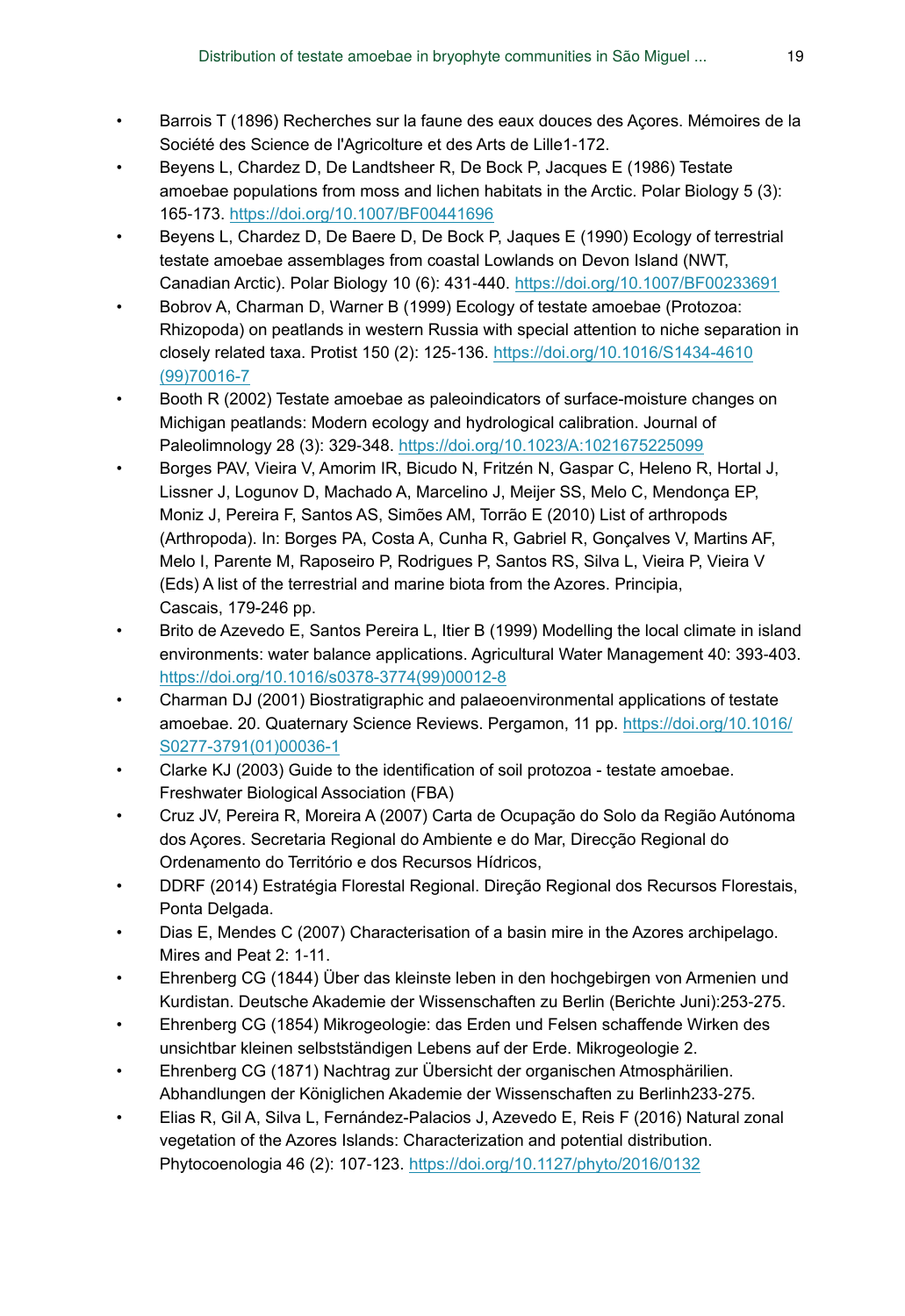- Ellison R (1995) Paleolimnological analysis of Ullswater using testate amoebae. Journal of Paleolimnology 13 (1): 51‑63. <https://doi.org/10.1007/BF00678110>
- Elmarsdóttir Á, Vilmundardóttir OK, Magnússon SH (2015) Vegetation of hightemperature geothermal areas in Iceland. Proceedings World Geothermal Congress 2015.
- Gadea E (1979) Sobre la nematofauna muscícola de las islas Azores. Miscellanea Zoologica 5: 7‑12.
- Gaspar J, Guest J, Duncan A, Chester D, Barriga F (2015) Volcanic geology of São Miguel Island (Azores Archipelago): introduction. Geological Society, London, Memoirs 44 (1): 1‑3. <https://doi.org/10.1144/M44.1>
- Gerne JD (1888) Campagnes Scientifiques du Yacht Monégasque l'Hirondelle. Troisième Année, 1887. Excursions Zoologiques dans les îles de Fayal et de San Miguel (Açores). Par Jules de Güerne. 8vo. Paris: Gauthier-Villars et fils, 1888. Annals and Magazine of Natural History 2 (7): 116-117. [https://doi.org/10.1080/002229](https://doi.org/10.1080/00222938809460883) [38809460883](https://doi.org/10.1080/00222938809460883)
- Gilbert D, Mitchell EAD, Amblard C, Bourdier G, Francez A (2003) Population dynamics and food preferences of the testate amoeba *Nebela tincta* major-bohemica-collaris complex (Protozoa) in a *Sphagnum* peatland. Acta Protozoologica 42 (2): 99-104.
- Glime JM (2017) Protozoa: Peatland rhizopods. Chapter 2-5. In: Glime JM (Ed.) Bryophyte Ecology 2. 21 pp.
- Golemansky V (2016) Synthesis of the Bulgarian protozoological investigations of South Shetland Islands (the Antarctic). Ecologica Montenegrina 5: 47‑56. [https://doi.org/](https://doi.org/10.37828/em.2016.5.9) [10.37828/em.2016.5.9](https://doi.org/10.37828/em.2016.5.9)
- Gracia MP (1963) Resultados de la Expedición Peris-Alvarez a la isla de Annobón (Golfo de Guinea). VI. Tecamebas muscícolas. Publicaciones del Instituto de Biologia Aplicada Barcelon 34: 5‑16.
- Gracia MP (1965a) Tecamebas muscícolas de Tenerife. Publicaciones del Instituto de Biologia Aplicada Barcelona 39: 123‑127.
- Gracia MP (1965b) Tecamebas muscícolas de Gran Canaria. Publicaciones del Instituto de Biologia Aplicada Barcelona 38: 93‑96.
- Guimarães A, Olmeda C (2008) Management of Natura 2000 habitats. 9360 \*Macaronesian laurel forests (*Laurus, Ocotea*).
- Heal OW (1964) Observations on the seasonal and spatial distribution of Testacea (Protozoa: Rhizopoda) in *Sphagnum*. The Journal of Animal Ecology 33 (3): 395‑412. <https://doi.org/10.2307/2561>
- Hernández A, Kutiel H, Trigo R, Valente M, Sigró J, Cropper T, Santo FE (2016) New Azores archipelago daily precipitation dataset and its links with large‐scale modes of climate variability. International Journal of Climatology 36 (14): 4439‑4454. <https://doi.org/10.1002/joc.4642>
- Hernández A, Sáez A, Bao R, Raposeiro P, Trigo R, Doolittle S, Masqué P, Rull V, Gonçalves V, Vázquez-Loureiro D, Rubio-Inglés M, Sánchez-López G, Giralt S (2017) The influences of the AMO and NAO on the sedimentary infill in an Azores Archipelago lake since ca. 1350 CE. Global and Planetary Change 154: 61-74. [https://doi.org/](https://doi.org/10.1016/j.gloplacha.2017.05.007) [10.1016/j.gloplacha.2017.05.007](https://doi.org/10.1016/j.gloplacha.2017.05.007)
- Kosakyan A, Gomaa F, Mitchell EAD, Heger T, Lara E (2013) Using DNA-barcoding for sorting out protist species complexes: A case study of the *Nebela tincta*-collaris-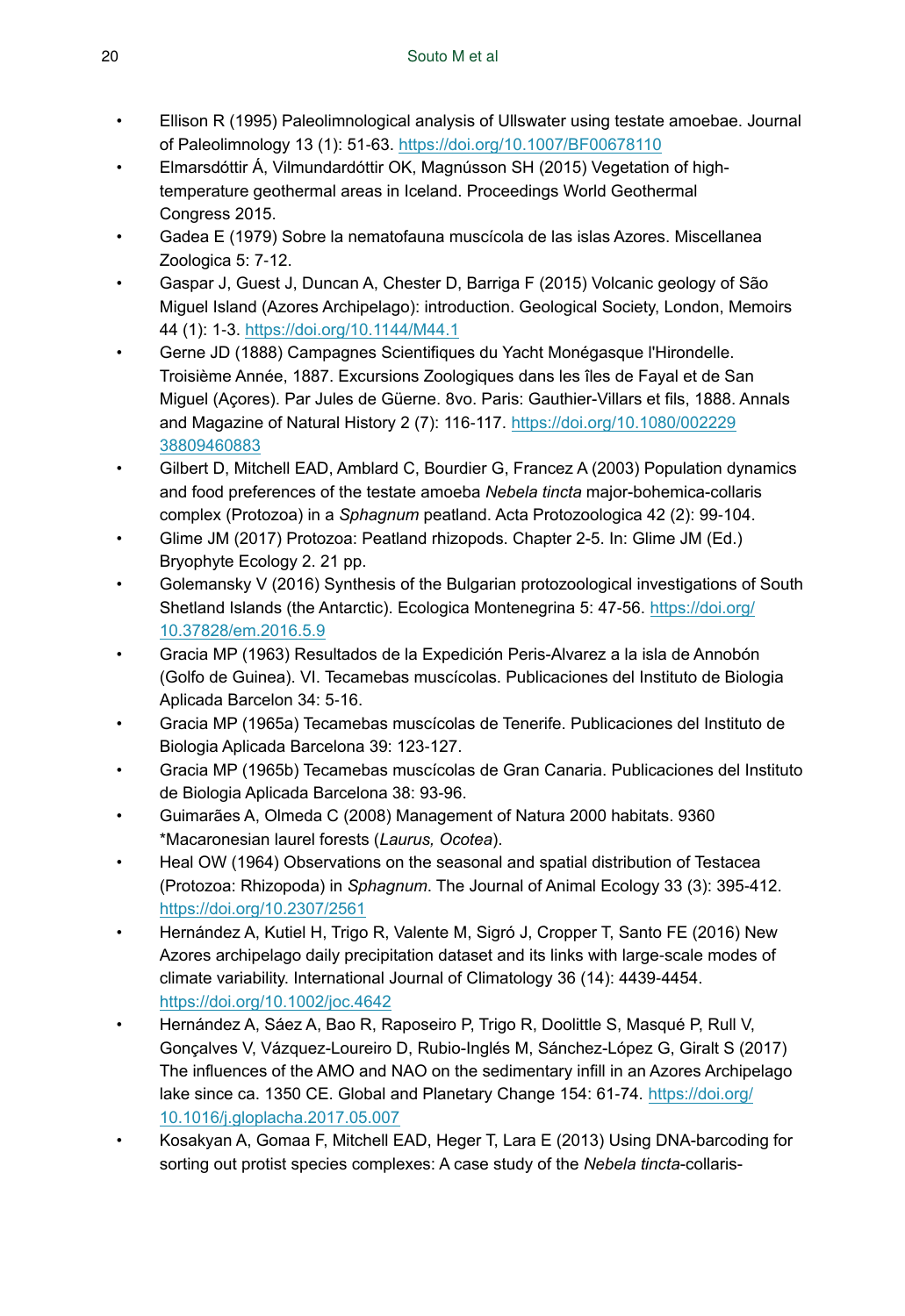bohemica group (Amoebozoa; Arcellinida, Hyalospheniidae). European Journal of Protistology 49 (2): 222‑237. <https://doi.org/10.1016/j.ejop.2012.08.006>

- Kosakyan A, Lahr DG, Mulot M, Meisterfeld R, Mitchel EAD, Lara E (2016) Phylogenetic reconstruction based on COI reshuffles the taxonomyof hyalosphenid shelled (testate) amoebae and reveals the convoluted evolution of shell plate shapes. Cladistics 32: 606‑623. <https://doi.org/10.1111/cla.12167>
- Krashevska V (2009) Diversity and community structure of testate amoebae (protista) in tropical montane rain forests of southern Ecuador: altitudinal gradient, aboveground habitats and nutrient limitation. Technische Universitat, Darmstadt.
- Lamentowicz M, Mitchell EAD (2005) The ecology of testate amoebae (protists) in *Sphagnum* in north-western Poland in relation to peatland ecology. Microbial Ecology 50 (1): 48‑63.<https://doi.org/10.1007/s00248-004-0105-8>
- Lansac-Tôha FA, Zimmermann-Callegari MC, Alves GM, Velho LFM, Fulone LJ (2007) Species richness and geographic distribution of testate amoebae Rhizopoda in Brazilian freshwater environments. Acta Scientiarum, Biological Sciences 29 (2): 185-195. <https://doi.org/10.4025/actascibiolsci.v29i2.525>
- Leidy J (1879) Freshwater Rhizopoda from North and South America. 12. Oxford Academic, Washington.<https://doi.org/10.1111/j.1096-3642.1913.tb01776.x>
- Marcisz K, Jassey VJ, Kosakyan A, Krashevska V, Lahr DG, Lara E, Lamentowicz Ł, Lamentowicz M, Macumber A, Mazei Y, Mitchell ED, Nasser N, Patterson RT, Roe H, Singer D, Tsyganov A, Fournier B (2020) Testate amoeba functional traits and their use in paleoecology. Frontiers in Ecology and Evolution 8 [https://doi.org/10.3389/fevo.](https://doi.org/10.3389/fevo.2020.575966) [2020.575966](https://doi.org/10.3389/fevo.2020.575966)
- Marques R, Zězere J, Trigo R, Gaspar J, Trigo I (2008) Rainfall patterns and critical values associated with landslides in Povoação County (São Miguel Island, Azores): Relationships with the North Atlantic Oscillation. Hydrological Processes 22 (4): 478‑494. <https://doi.org/10.1002/hyp.6879>
- Mazei Y, Belyakova OI (2011) Testate amoebae community structure in the moss biotopes of streams. Biology Bulletin 38 (10): 1008‑1013. [https://doi.org/10.1134/](https://doi.org/10.1134/S1062359011100128) [S1062359011100128](https://doi.org/10.1134/S1062359011100128)
- Mendes C, Dias E (2017) Portugal Azores. In: Joosten A, Tanneberger H, Moen F (Eds) Mires and peatlands of Europe: Status, distribuition and conservation. Schweizerb, Stuttgart, 780 pp.
- Mieczan T, Adamczuk M (2015) Ecology of testate amoebae (Protists) in mosses: distribution and relation of species assemblages with environmental parameters (King George Island, Antarctica). Polar Biology 38 (2): 221‑230. [https://doi.org/10.1007/](https://doi.org/10.1007/s00300-014-1580-0) [s00300-014-1580-0](https://doi.org/10.1007/s00300-014-1580-0)
- Mitchell EAD, Van der Knaap WO, Van Leeuwen JFN, Buttler A, Warner BG, Gobat JM (2001) The palaeoecological history of the Praz-Rodet bog (Swiss Jura) based on pollen, plant macrofossils and testate amoebae (Protozoa). Holocene 11 (1): 65‑80. <https://doi.org/10.1191/095968301671777798>
- Mitchell EAD, Gilbert D, Buttler A, Amblard C, Grosvernier P, Gobat J-M (2003) Structure of microbial communities in *Sphagnum* peatlands and effect of atmospheric carbon dioxide enrichment. Microbial Ecology 46 (2): 187‑199. [https://doi.org/10.1007/](https://doi.org/10.1007/bf03036882) [bf03036882](https://doi.org/10.1007/bf03036882)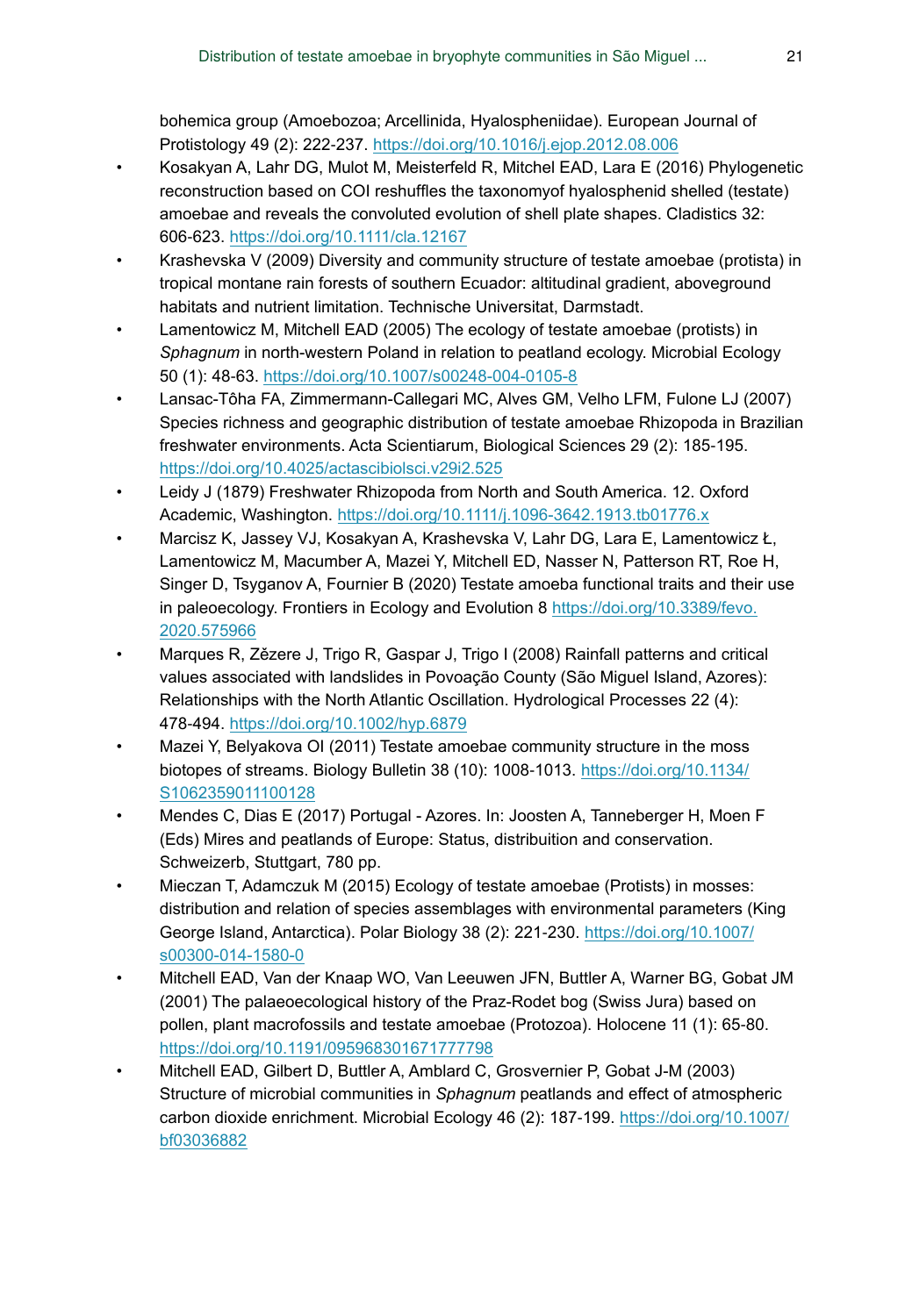- Mitchell EAD, Charman D, Warner B (2008) Testate amoebae analysis in ecological and paleoecological studies of wetlands: Past, present and future. 17. Biodiversity and Conservation. Springer, 22 pp.<https://doi.org/10.1007/s10531-007-9221-3>
- Mitchell EAD, Lamentowicz M, Payne RJ, Mazei Y (2014) Effect of taxonomic resolution on ecological and palaeoecological inference e a test using testate amoeba water table depth transfer functions. Quaternary Science Reviews 91: 62‑69. [https://doi.org/](https://doi.org/10.1016/j.quascirev.2014.03.006) [10.1016/j.quascirev.2014.03.006](https://doi.org/10.1016/j.quascirev.2014.03.006)
- Nguyen-Viet H, Bernard N, Mitchell EAD, Cortet J, Badot PM, Gilbert D (2007) Relationship between testate amoeba (protist) communities and atmospheric heavy metals accumulated in *Barbula indica* (Bryophyta) in Vietnam. Microbial Ecology 53 (1): 53‑65.<https://doi.org/10.1007/s00248-006-9108-y>
- Ogden CG, Hedley RH (1980) An atlas of freshwater testate amoebae. Oxford University Press, Oxford, England, 222 pp.
- Pereira CL, Raposeiro PM, Costa AC, Bao R, Giralt S, Gonçalves V (2014) Biogeography and lake morphometry drive diatom and chironomid assemblages' composition in lacustrine surface sediments of oceanic islands. Hydrobiologia 730 (1): 93‑112.<https://doi.org/10.1007/s10750-014-1824-6>
- Porteiro J (2000) Lagoas dos Açores: elementos de suporte ao planeamento integrado. Universidade dos Açores
- Puppe D, Ehrmann O, Kaczorek D, Wanner M, Sommer M (2015) The protozoic Si pool in temperate forest ecosystems - Quantification, abiotic controls and interactions with earthworms. Geoderma 243-244: 196‑204. [https://doi.org/10.1016/j.geoderma.](https://doi.org/10.1016/j.geoderma.2014.12.018) [2014.12.018](https://doi.org/10.1016/j.geoderma.2014.12.018)
- Raposeiro PM, Cruz AM, Hughes SJ, Costa AC (2012) Azorean freshwater invertebrates: Status, threats and biogeographic notes. Limnetica 31 (1): 13‑22.
- Raposeiro PM, Rubio MJ, González A, Hernández A, Sánchez-López G, Vázquez-Loureiro D, Rull V, Bao R, Costa AC, Gonçalves V, Sáez A, Giralt S (2017) Impact of the historical introduction of exotic fishes on the chironomid community of Lake Azul (Azores Islands). Palaeogeography, Palaeoclimatology, Palaeoecology 466: 77‑88. <https://doi.org/10.1016/j.palaeo.2016.11.015>
- Roland T, Amesbury M, Wilkinson D, Charman D, Convey P, Hodgson D, Royles J, Clauß S, Völcker E (2017) Taxonomic implications of morphological complexity within the testate amoeba genus *Corythion* from the Antarctic Peninsula. Protist 168 (5): 565‑585. <https://doi.org/10.1016/j.protis.2017.07.006>
- Šatkauskienė I (2014) Testate amoebae (Testaceae) of Lithuania. Biologija 60 (2): 59‑69.
- Sjögren E (2001) Distribution of azorean bryophytes up to 1999, their island distribution and information on their presence elsewhere, including Madeira and the Canary Islands. Boletim do Museu Municipal do Funchal (História Natural) 7: 1‑89.
- Sjögren E (2003) Azorean bryophyte communities-a revision of differential species. Arquipélago. Life and Marine Sciences 20: 1‑29.
- Smith AJE, Smith R (2004) The moss flora of Britain and Ireland. Cambridge University Press <https://doi.org/10.1017/cbo9780511541858>
- Smith H (1986) The testate rhizopod fauna of *Drepanocladus* moss carpet near Rothera station, Adelaide Island. British Antarctic Survey Bulletin 72: 77‑79.
- Smith H (1992) Distribution and ecology of the testate rhizopod fauna of the continental Antarctic zone. Polar Biology 12 (6-7): 629‑634. <https://doi.org/10.1007/BF00236985>